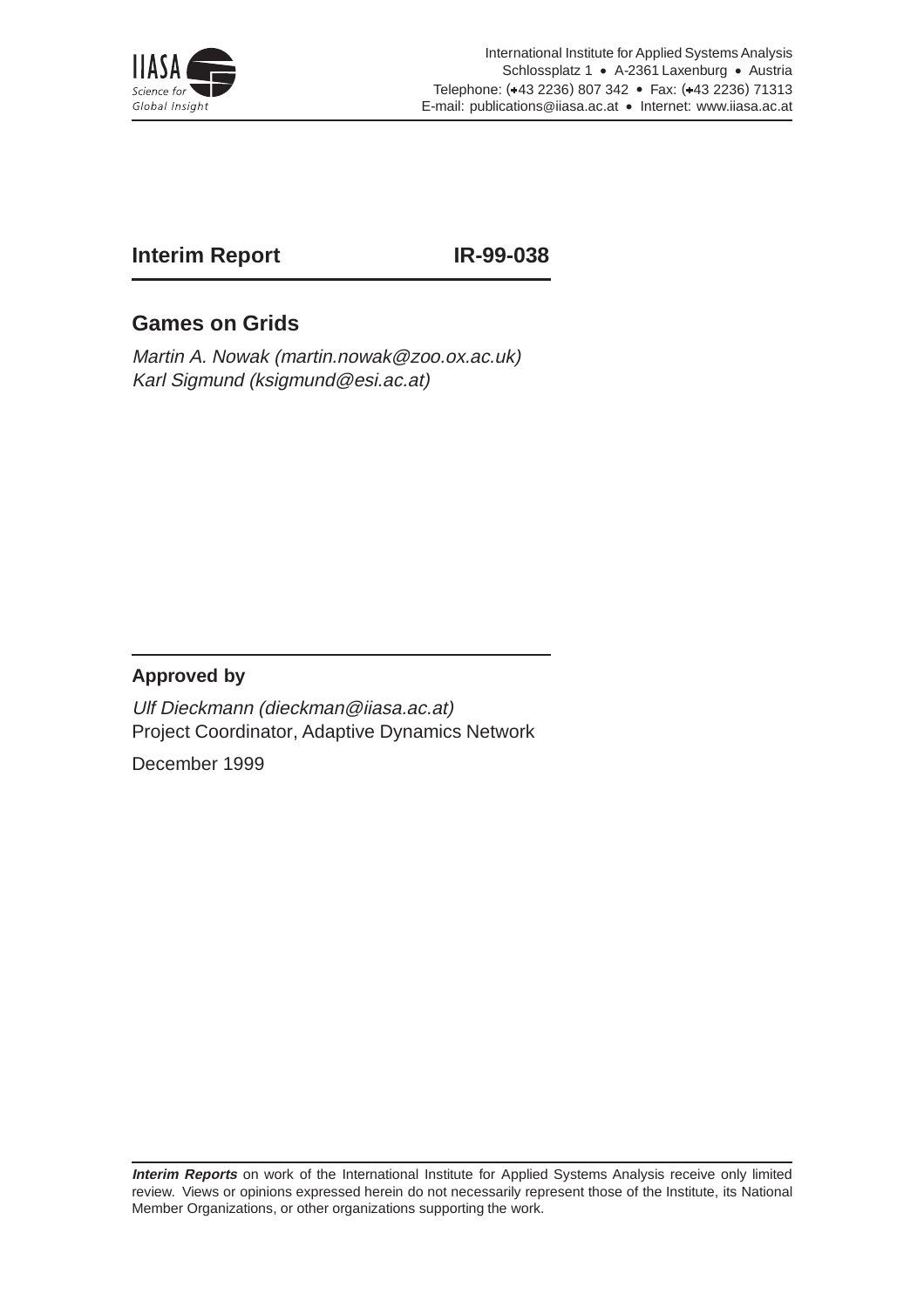## **IIASA STUDIES IN ADAPTIVE DYNAMICS NO. 41**



The Adaptive Dynamics Network at IIASA fosters the development of new mathematical and conceptual techniques for understanding the evolution of complex adaptive systems.

Focusing on these long-term implications of adaptive processes in systems of limited growth, the Adaptive Dynamics Network brings together scientists and institutions from around the world with IIASA acting as the central node.

Scientific progress within the network is reported in the IIASA Studies in Adaptive Dynamics series.

## **THE ADAPTIVE DYNAMICS NETWORK**

The pivotal role of evolutionary theory in life sciences derives from its capability to provide causal explanations for phenomena that are highly improbable in the physicochemical sense. Yet, until recently, many facts in biology could not be accounted for in the light of evolution. Just as physicists for a long time ignored the presence of chaos, these phenomena were basically not perceived by biologists.

Two examples illustrate this assertion. Although Darwin's publication of "The Origin of Species" sparked off the whole evolutionary revolution, oddly enough, the population genetic framework underlying the modern synthesis holds no clues to speciation events. A second illustration is the more recently appreciated issue of jump increases in biological complexity that result from the aggregation of individuals into mutualistic wholes.

These and many more problems possess a common source: the interactions of individuals are bound to change the environments these individuals live in. By closing the feedback loop in the evolutionary explanation, a new mathematical theory of the evolution of complex adaptive systems arises. It is this general theoretical option that lies at the core of the emerging field of adaptive dynamics. In consequence a major promise of adaptive dynamics studies is to elucidate the long-term effects of the interactions between ecological and evolutionary processes.

A commitment to interfacing the theory with empirical applications is necessary both for validation and for management problems. For example, empirical evidence indicates that to control pests and diseases or to achieve sustainable harvesting of renewable resources evolutionary deliberation is already crucial on the time scale of two decades.

The Adaptive Dynamics Network has as its primary objective the development of mathematical tools for the analysis of adaptive systems inside and outside the biological realm.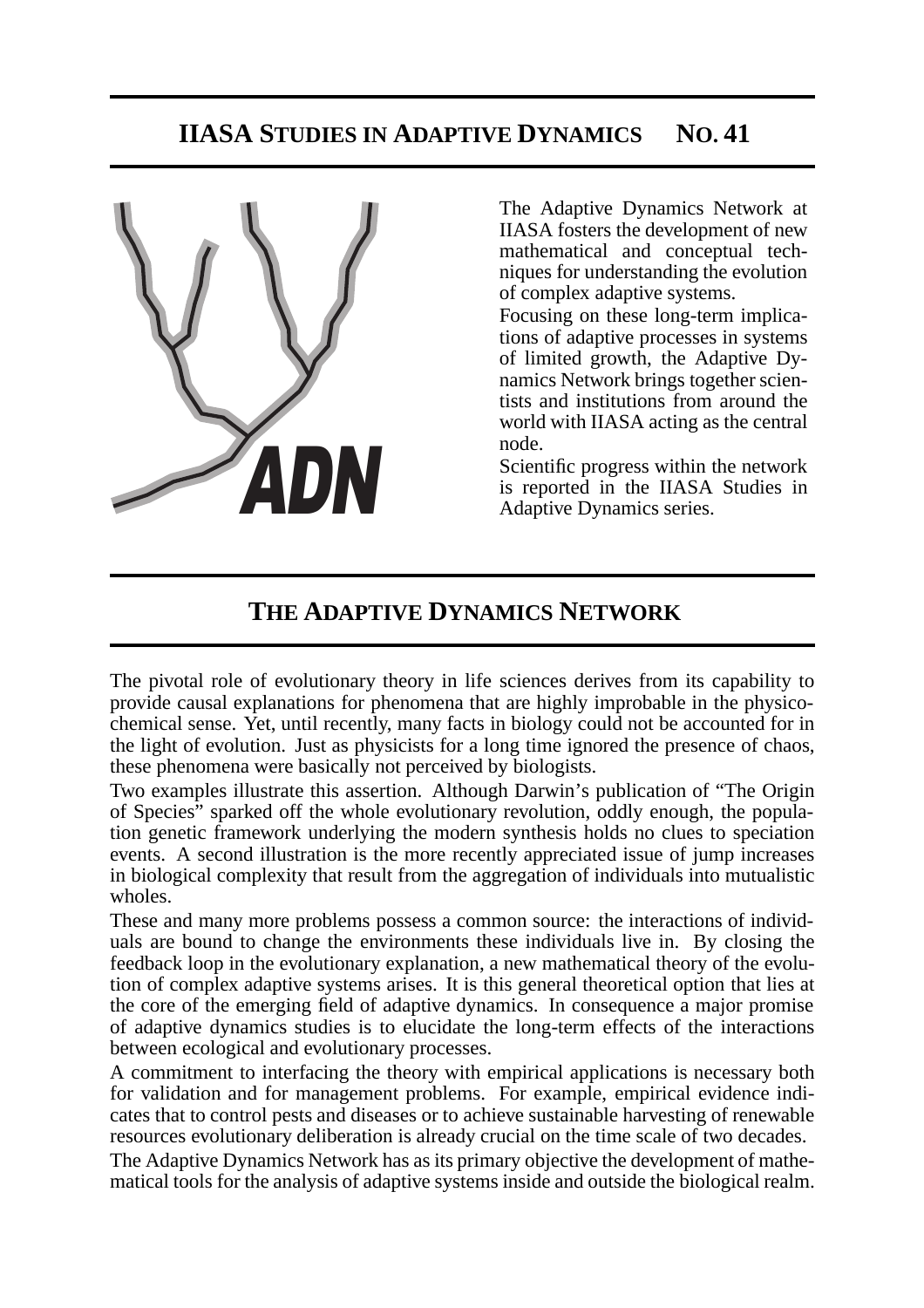# **IIASA STUDIES IN ADAPTIVE DYNAMICS**

No. 1 Metz JAJ, Geritz SAH, Meszéna G, Jacobs FJA, van Heerwaarden JS: *Adaptive Dynamics: A Geometrical Study of the Consequences of Nearly Faithful Reproduction.*

IIASA Working Paper WP-95-099.

In: van Strien SJ, Verduyn Lunel SM (eds.): Stochastic and Spatial Structures of Dynamical Systems, Proceedings of the Royal Dutch Academy of Science (KNAW Verhandelingen), North Holland, Amsterdam, pp. 183–231 (1996).

No. 2 Dieckmann U, Law R: *The Dynamical Theory of Coevolution: A Derivation from Stochastic Ecological Processes.*

IIASA Working Paper WP-96-001.

Journal of Mathematical Biology (1996) 34, 579–612.

No. 3 Dieckmann U, Marrow P, Law R: *Evolutionary Cycling of Predator-Prey Interactions: Population Dynamics and the Red Queen.*

Journal of Theoretical Biology (1995) 176, 91–102.

No. 4 Marrow P, Dieckmann U, Law R: *Evolutionary Dynamics of Predator-Prey Systems: An Ecological Perspective.*

> IIASA Working Paper WP-96-002. Journal of Mathematical Biology (1996) 34, 556–578.

- No. 5 Law R, Marrow P, Dieckmann U: *On Evolution under Asymmetric Competition.* IIASA Working Paper WP-96-003. Evolutionary Ecology (1997) 11, 485–501.
- No. 6 Metz JAJ, Mylius SD, Diekmann O: *When Does Evolution Optimise? On the Relation between Types of Density Dependence and Evolutionarily Stable Life History Parameters.* IIASA Working Paper WP-96-004.
- No. 7 Ferrière R, Gatto M: *Lyapunov Exponents and the Mathematics of Invasion in Oscillatory or Chaotic Populations.* Theoretical Population Biology (1995) 48, 126–171.
- No. 8 Ferrière R, Fox GA: *Chaos and Evolution.* Trends in Ecology and Evolution (1995) 10, 480–485.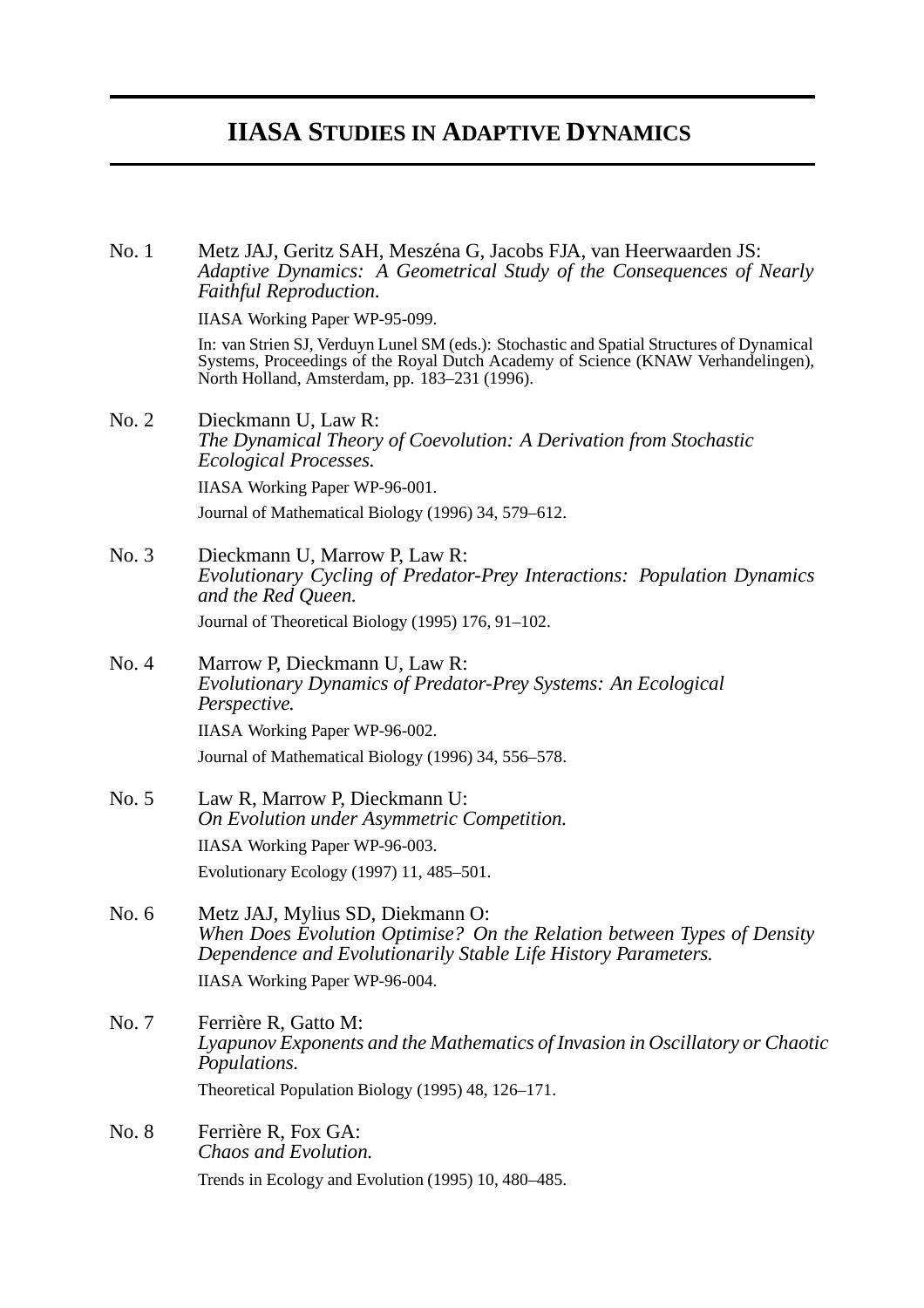- No. 9 Ferrière R, Michod RE: *The Evolution of Cooperation in Spatially Heterogeneous Populations.* IIASA Working Paper WP-96-029. American Naturalist (1996) 147, 692–717.
- No. 10 Van Dooren TJM, Metz JAJ: *Delayed Maturation in Temporally Structured Populations with Non-Equilibrium Dynamics.* IIASA Working Paper WP-96-070. Journal of Evolutionary Biology (1998) 11, 41–62.
- No. 11 Geritz SAH, Metz JAJ, Kisdi E, Meszéna G: *The Dynamics of Adaptation and Evolutionary Branching.* IIASA Working Paper WP-96-077. Physical Review Letters (1997) 78, 2024–2027.
- No. 12 Geritz SAH, Kisdi E, Meszéna G, Metz JAJ: *Evolutionarily Singular Strategies and the Adaptive Growth and Branching of the Evolutionary Tree.* IIASA Working Paper WP-96-114. Evolutionary Ecology (1998) 12, 35–57.
- No. 13 Heino M, Metz JAJ, Kaitala V: *Evolution of Mixed Maturation Strategies in Semelparous Life-Histories: the Crucial Role of Dimensionality of Feedback Environment.* IIASA Working Paper WP-96-126. Philosophical Transactions of the Royal Society of London Series B (1997) 352, 1647– 1655.
- No. 14 Dieckmann U: *Can Adaptive Dynamics Invade?* IIASA Working Paper WP-96-152. Trends in Ecology and Evolution (1997) 12, 128–131.
- No. 15 Meszéna G, Czibula I, Geritz SAH: *Adaptive Dynamics in a Two-Patch Environment: a Simple Model for Allopatric and Parapatric Speciation.* IIASA Interim Report IR-97-001. Journal of Biological Systems (1997) 5, 265–284.
- No. 16 Heino M, Metz JAJ, Kaitala V: *The Enigma of Frequency-Dependent Selection.* IIASA Interim Report IR-97-061. Trends in Ecology and Evolution (1998) 13, 367–370.
- No. 17 Heino M: *Management of Evolving Fish Stocks.* IIASA Interim Report IR-97-062. Canadian Journal of Fisheries and Aquatic Sciences (1998) 55, 1971–1982.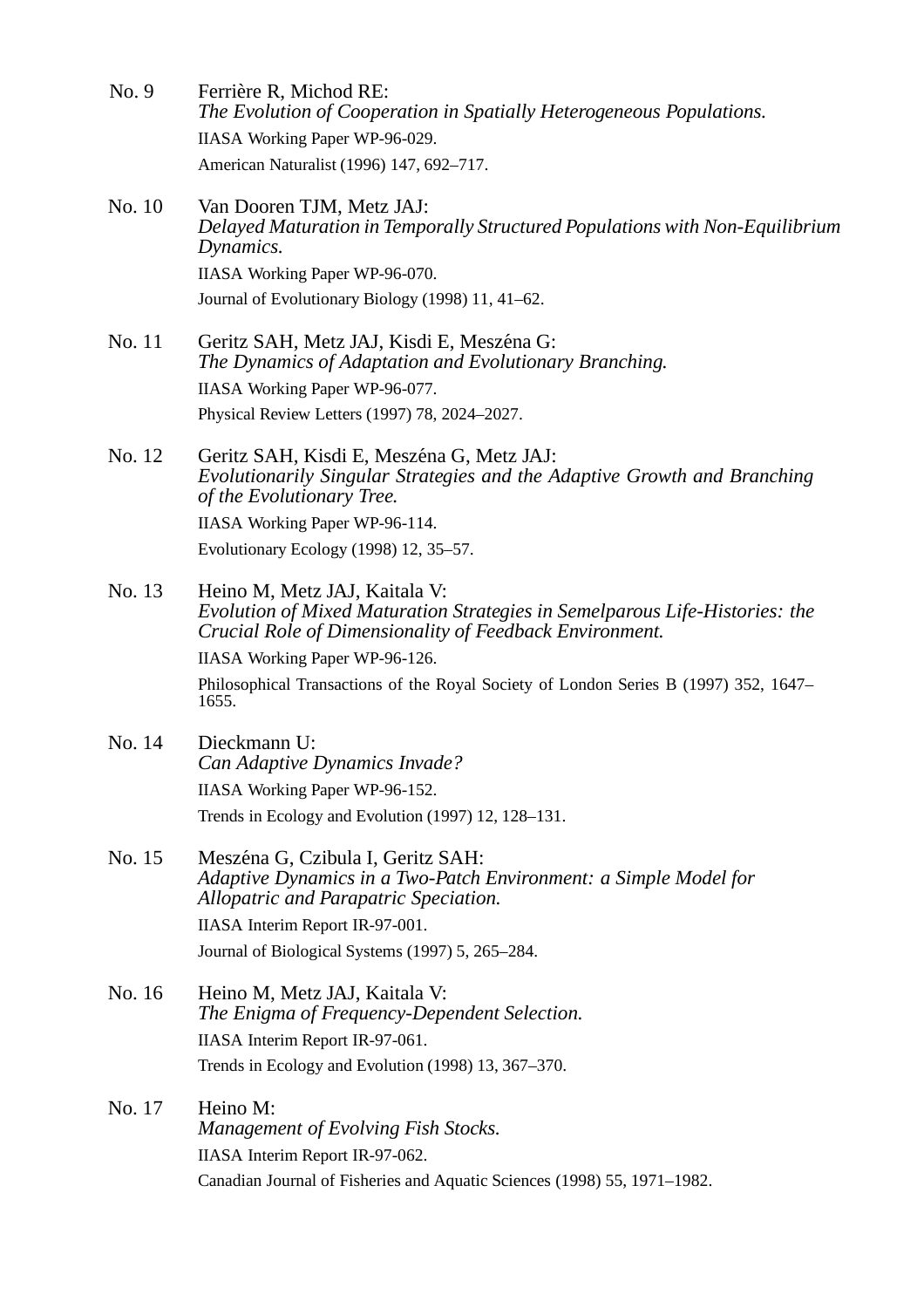| No. 18 | Heino M:<br>Evolution of Mixed Reproductive Strategies in Simple Life-History Models.                                                                     |
|--------|-----------------------------------------------------------------------------------------------------------------------------------------------------------|
|        | IIASA Interim Report IR-97-063.                                                                                                                           |
| No. 19 | Geritz SAH, van der Meijden E, Metz JAJ:<br>Evolutionary Dynamics of Seed Size and Seedling Competitive Ability.                                          |
|        | IIASA Interim Report IR-97-071.                                                                                                                           |
|        | Theoretical Population Biology (1999) 55, 324-343.                                                                                                        |
| No. 20 | Galis F, Metz JAJ:<br>Why are there so many Cichlid Species? On the Interplay of Speciation and<br><b>Adaptive Radiation.</b>                             |
|        | IIASA Interim Report IR-97-072.                                                                                                                           |
|        | Trends in Ecology and Evolution (1998) 13, 1–2.                                                                                                           |
| No. 21 | Boerlijst MC, Nowak MA, Sigmund K:<br>Equal Pay for all Prisoners. / The Logic of Contrition.                                                             |
|        | IIASA Interim Report IR-97-073.                                                                                                                           |
|        | AMS Monthly (1997) 104, 303-307.                                                                                                                          |
|        | Journal of Theoretical Biology (1997) 185, 281-294.                                                                                                       |
| No. 22 | Law R, Dieckmann U:<br>Symbiosis without Mutualism and the Merger of Lineages in Evolution.                                                               |
|        | IIASA Interim Report IR-97-074.                                                                                                                           |
|        | Proceedings of the Royal Society of London Series B (1998) 265, 1245–1253.                                                                                |
| No. 23 | Klinkhamer PGL, de Jong TJ, Metz JAJ:<br>Sex and Size in Cosexual Plants.                                                                                 |
|        | IIASA Interim Report IR-97-078.                                                                                                                           |
|        | Trends in Ecology and Evolution (1997) 12, 260–265.                                                                                                       |
| No. 24 | Fontana W, Schuster P:<br>Shaping Space: The Possible and the Attainable in RNA Genotype-Phenotype<br><i>Mapping.</i>                                     |
|        | IIASA Interim Report IR-98-004.                                                                                                                           |
|        | Journal of Theoretical Biology (1998) 194, 491-515.                                                                                                       |
| No. 25 | Kisdi E, Geritz SAH:<br>Adaptive Dynamics in Allele Space: Evolution of Genetic Polymorphism by<br><b>Small Mutations in a Heterogeneous Environment.</b> |
|        | IIASA Interim Report IR-98-038.                                                                                                                           |
| No. 26 | Fontana W, Schuster P:<br>Continuity in Evolution: On the Nature of Transitions.                                                                          |
|        | IIASA Interim Report IR-98-039.<br>Science (1998) 280, 1451-1455.                                                                                         |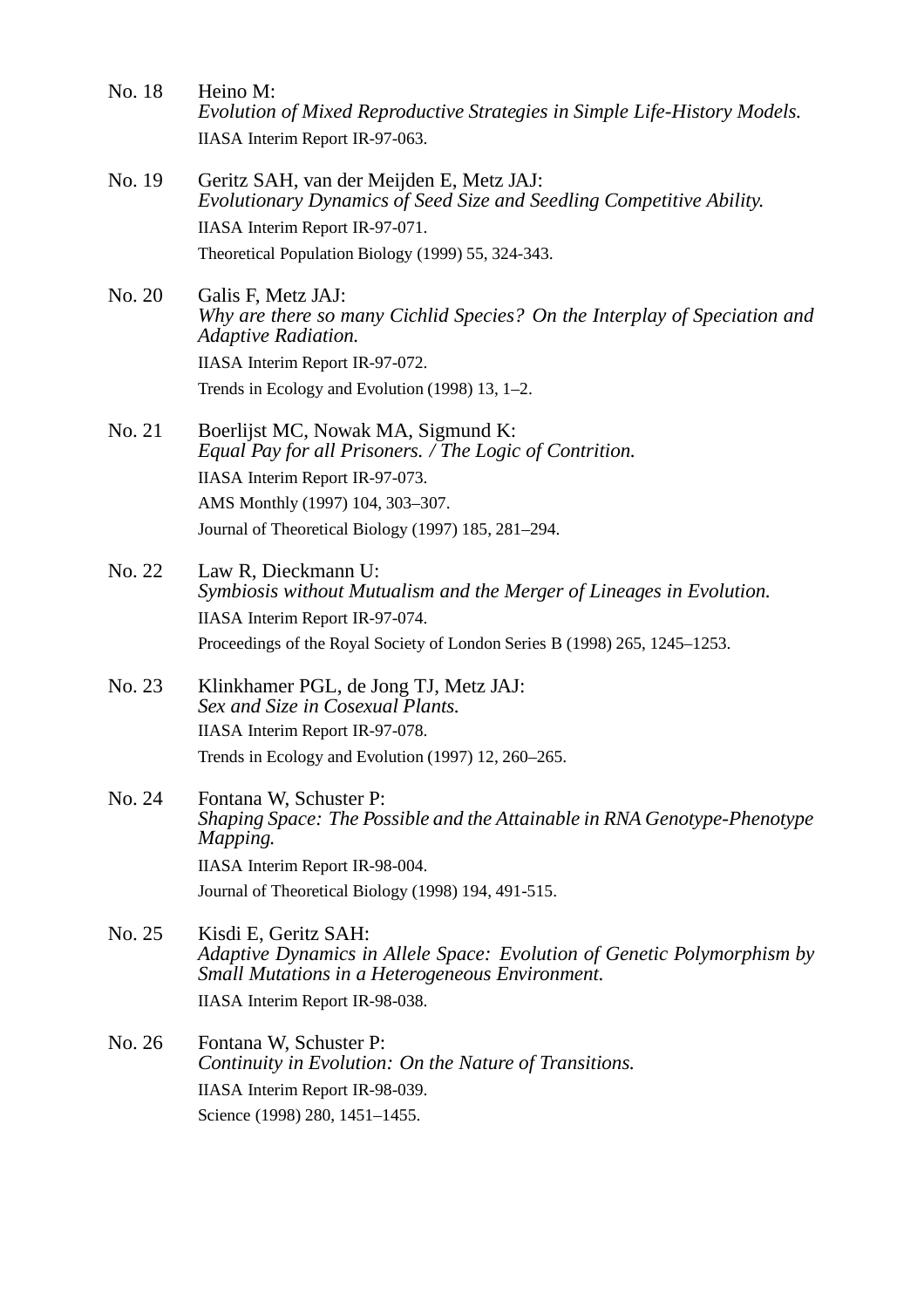| No. 27 | Nowak MA, Sigmund K:<br>Evolution of Indirect Reciprocity by Image Scoring. / The Dynamics of<br><b>Indirect Reciprocity.</b>                                                                   |
|--------|-------------------------------------------------------------------------------------------------------------------------------------------------------------------------------------------------|
|        | IIASA Interim Report IR-98-040.                                                                                                                                                                 |
|        | Nature (1998) 393, 573-577.                                                                                                                                                                     |
|        | Journal of Theoretical Biology (1998) 194, 561-574.                                                                                                                                             |
| No. 28 | Kisdi E:<br>Evolutionary Branching Under Asymmetric Competition.                                                                                                                                |
|        | IIASA Interim Report IR-98-045.                                                                                                                                                                 |
|        | Journal of Theoretical Biology (1999) 197, 149-162.                                                                                                                                             |
|        |                                                                                                                                                                                                 |
| No. 29 | Berger U:<br><b>Best Response Adaptation for Role Games.</b>                                                                                                                                    |
|        |                                                                                                                                                                                                 |
|        | IIASA Interim Report IR-98-086.                                                                                                                                                                 |
| No. 30 | Van Dooren TJM:                                                                                                                                                                                 |
|        | The Evolutionary Ecology of Dominance-Recessivity                                                                                                                                               |
|        | IIASA Interim Report IR-98-096.                                                                                                                                                                 |
|        | Journal of Theoretical Biology (1999) 198, 519-532.                                                                                                                                             |
| No. 31 | Dieckmann U, O'Hara B, Weisser W:<br>The Evolutionary Ecology of Dispersal.                                                                                                                     |
|        | IIASA Interim Report IR-98-108.                                                                                                                                                                 |
|        | Trends in Ecology and Evolution (1999) 14, 88–90.                                                                                                                                               |
| No. 32 | Sigmund $K$ :<br>Complex Adaptive Systems and the Evolution of Reciprocation.                                                                                                                   |
|        | IIASA Interim Report IR-98-100.                                                                                                                                                                 |
|        | Ecosystems (1998) 1, 444-448.                                                                                                                                                                   |
| No. 33 | Posch M, Pichler A, Sigmund K:<br>The Efficiency of Adapting Aspiration Levels.                                                                                                                 |
|        | IIASA Interim Report IR-98-103.                                                                                                                                                                 |
|        | Proceedings of the Royal Society of London Series B (1999) 266, 1427-1435.                                                                                                                      |
| No. 34 | Mathias A, Kisdi É:<br>Evolutionary Branching and Coexistence of Germination Strategies.                                                                                                        |
|        | IIASA Interim Report IR-99-014.                                                                                                                                                                 |
| No. 35 | Dieckmann U, Doebeli M:<br>On the Origin of Species by Sympatric Speciation.                                                                                                                    |
|        | IIASA Interim Report IR-99-013.                                                                                                                                                                 |
|        | Nature (1999) 400, 354–357.                                                                                                                                                                     |
| No. 36 | Metz JAJ, Gyllenberg M:<br>How Should We Define Fitness in Structured Metapopulation Models? In-<br>cluding an Application to the Calculation of Evolutionarily Stable Dispersal<br>Strategies. |
|        | IIASA Interim Report IR-99-019.                                                                                                                                                                 |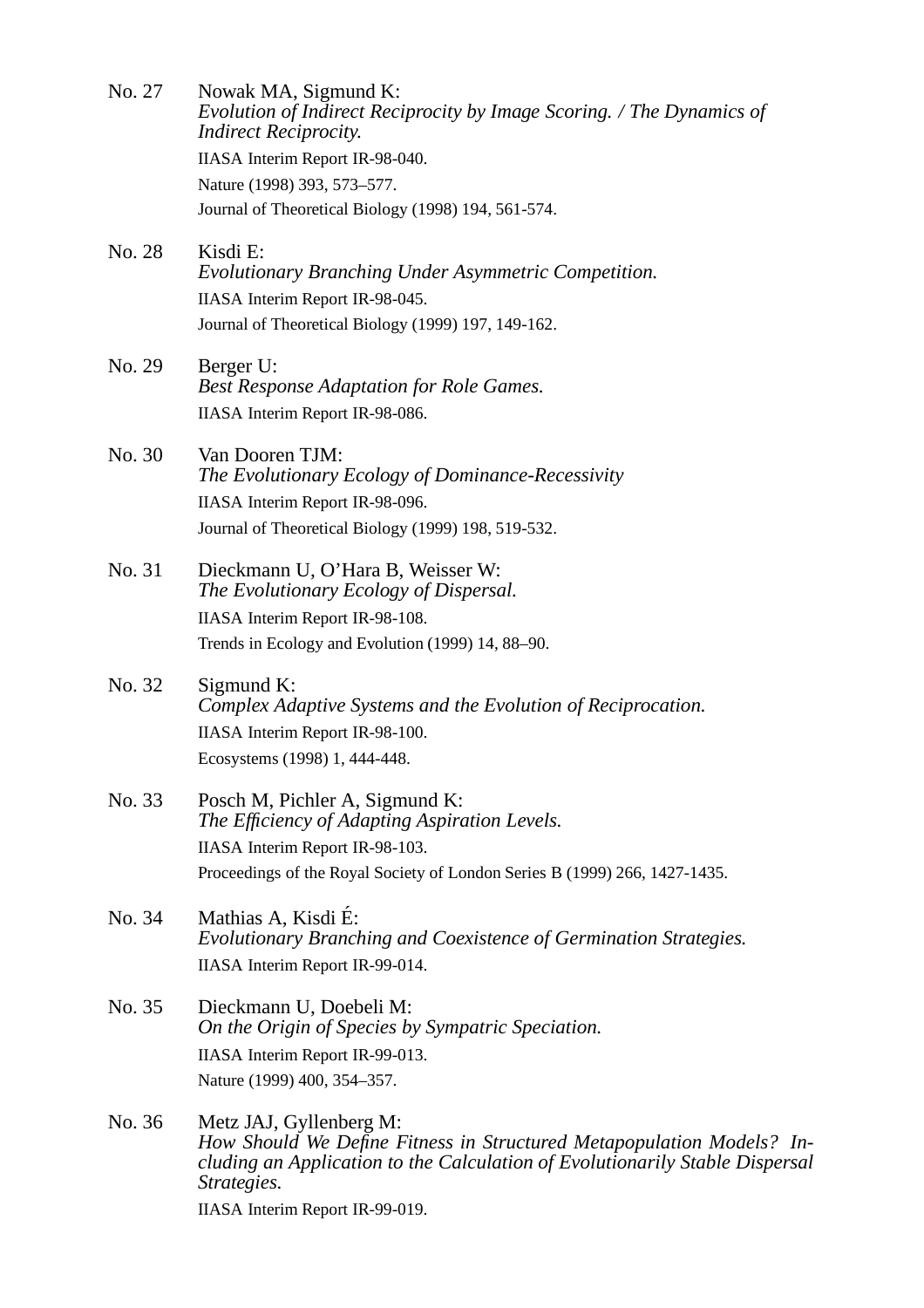- No. 37 Gyllenberg M, Metz JAJ: *On Fitness in Structured Metapopulations.* IIASA Interim Report IR-99-037.
- No. 38 Meszéna G, Metz JAJ: *Species Diversity and Population Regulation: The Importance of Environmental Feedback Dimensionality.* IIASA Interim Report IR-99-045.
- No. 39 Kisdi E, Geritz SAH: ´ *Evolutionary Branching and Sympatric Speciation in Diploid Populations.* IIASA Interim Report IR-99-048.
- No. 40 Ylikarjula J, Heino M, Dieckmann U: *Ecology and Adaptation of Stunted Growth in Fish.* IIASA Interim Report IR-99-050.
- No. 41 Nowak MA, Sigmund K: *Games on Grids.*

IIASA Interim Report IR-99-038.

In: Dieckmann U, Law R, Metz JAJ (eds.): The Geometry of Ecological Interactions: Simplifying Spatial Complexity, Cambridge University Press, Cambridge, UK, pp. 135– 150 (2000).

Issues of the IIASA Studies in Adaptive Dynamics series can be obtained free of charge. Please contact:

Adaptive Dynamics Network International Institute for Applied Systems Analysis Schlossplatz 1 A–2361 Laxenburg Austria

Telephone +43 2236 807, Telefax +43 2236 71313, E-Mail adn@iiasa.ac.at, Internet http://www.iiasa.ac.at/Research/ADN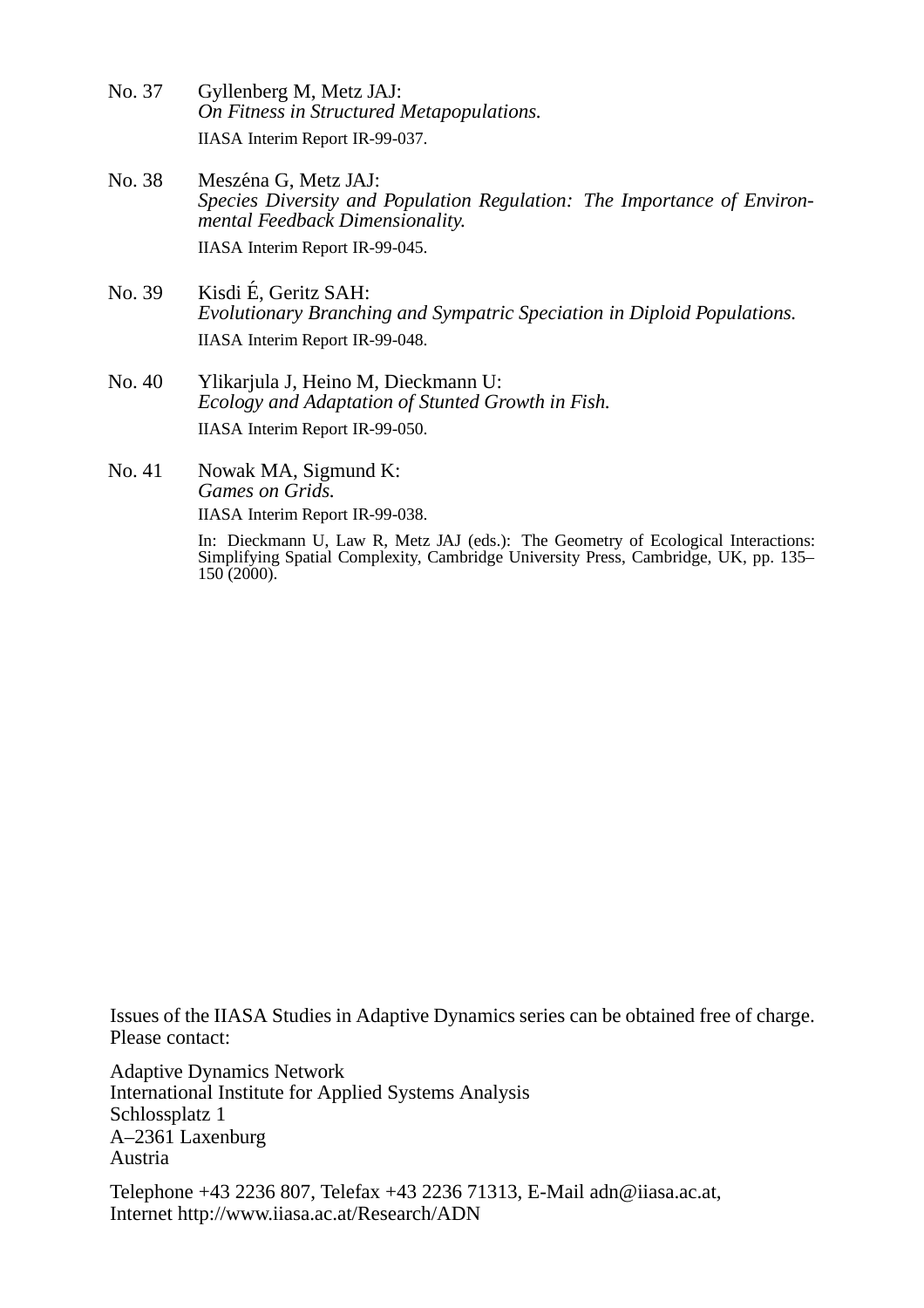### Contents

| 1 Introduction                |              |
|-------------------------------|--------------|
| 2 One-round Games             | $\mathbf{2}$ |
| 3 Repeated Games              | 8            |
| 4 Extensions and Related Work | 11           |
| 5 Concluding Comments         | 12           |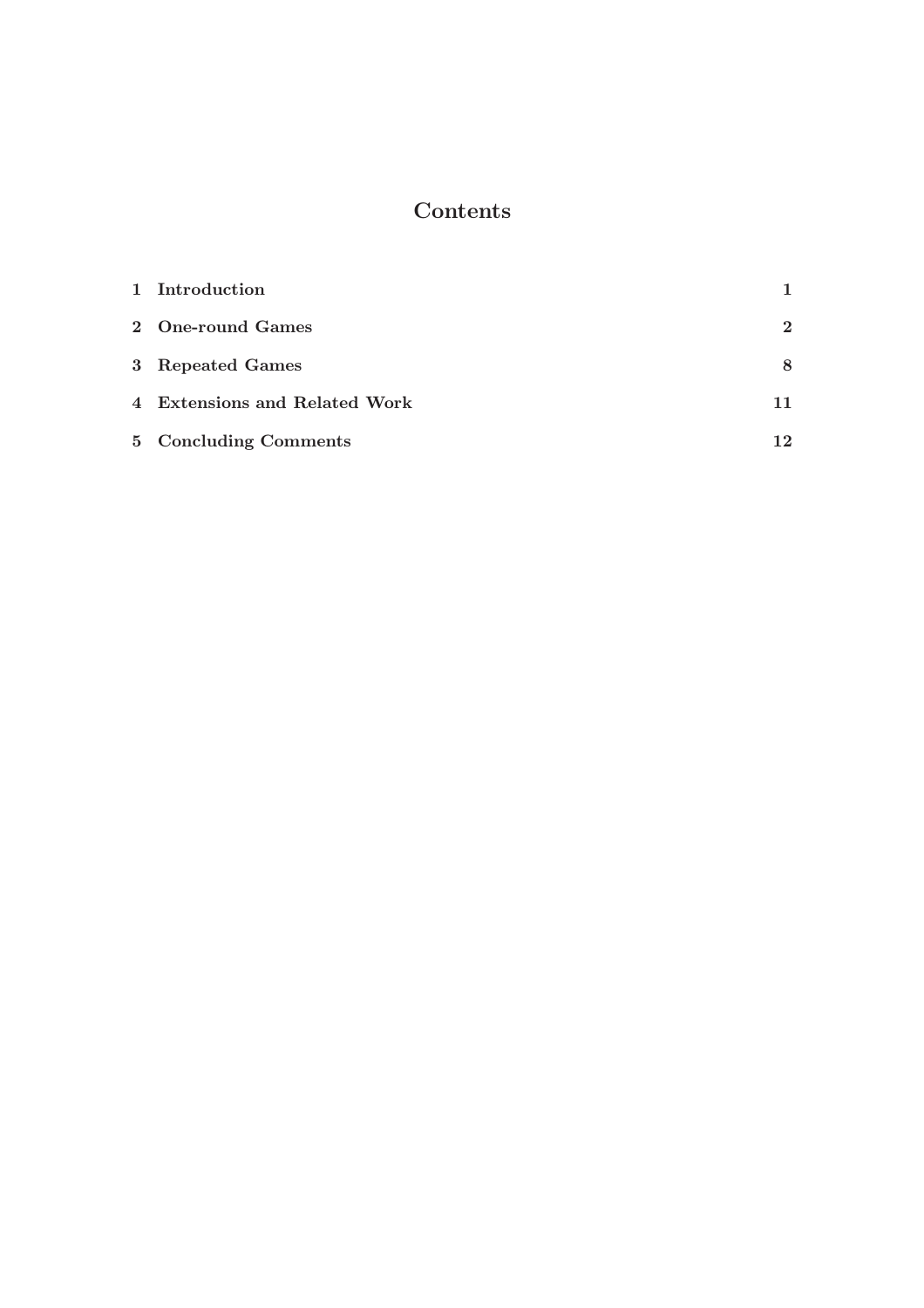### About the Authors

Martin A. Nowak Department of Zoology University of Oxford South Parks Road Oxford OX1 3PS, UK and Institute for Advanced Studies Princeton, New Jersey, USA

Karl Sigmund Institut für Mathematik Universität Wien Strudlhofgasse 4 A-1090 Vienna, Austria and Adaptive Dynamics Network International Institute for Applied Systems Analysis A-2361 Laxenburg, Austria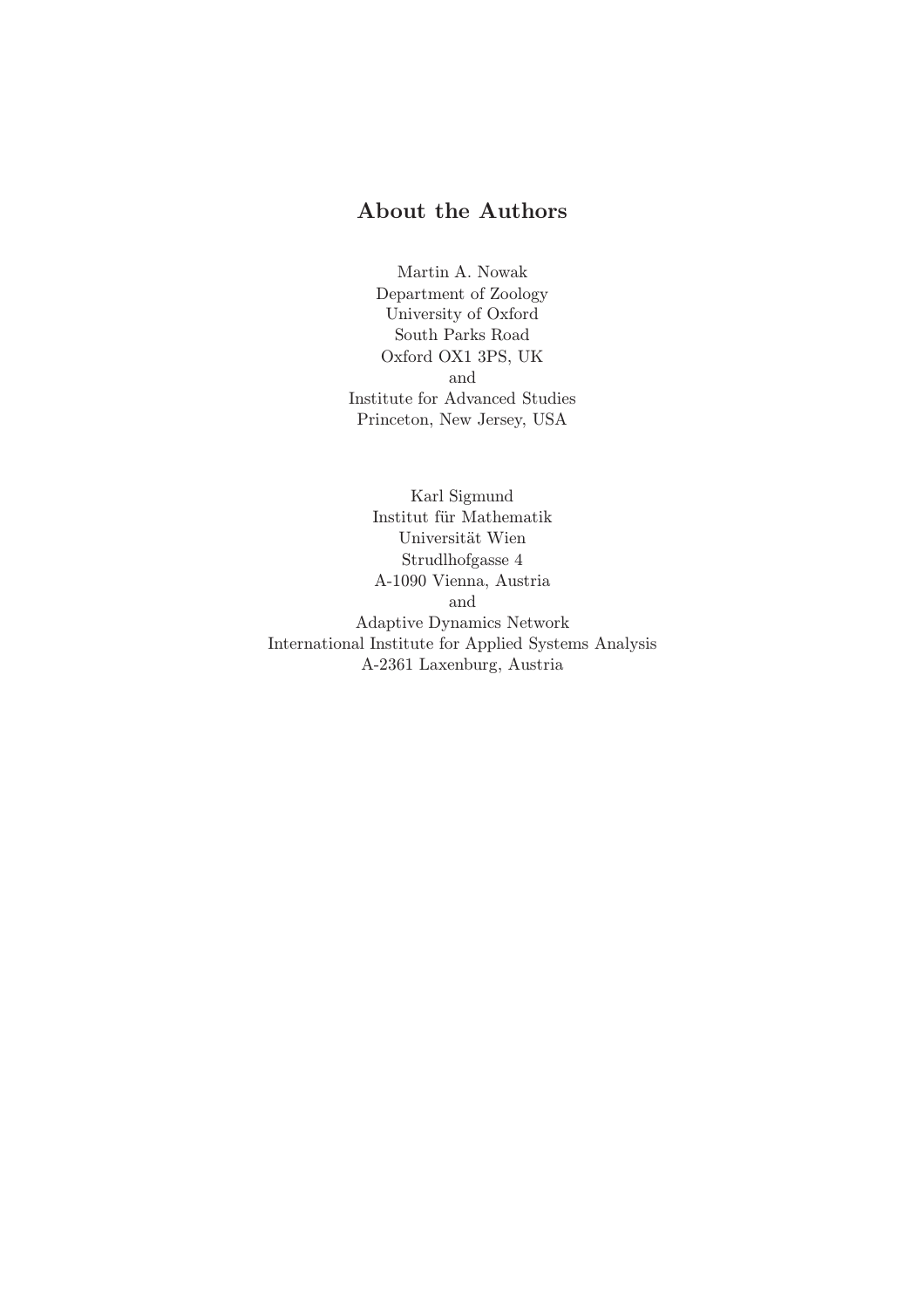### Games on Grids

Martin A. Nowak Karl Sigmund

#### 1 Introduction

The theory of games and the theory of cellular automata seem at first glance to be totally unrelated (despite being created at about the same time—some 50 years ago—and boasting the same father, John von Neumann). In a recent and rather surprising development, the two disciplines have been brought together. The resulting *spatial evolutionary game* theory, which was first used to shed light on the emergence of cooperation, has grown rapidly during the past five years and has proved useful in other biological and economic contexts. In this survey chapter, we concentrate on the game-theoretical aspect, as the other contexts are well covered in other chapters of this volume. Thus, we stress mainly the effects spatial structures have on frequency-dependent selection.

Let us start with an arbitrary  $2 \times 2$  game (Box 1), that is, a game between two players each having two strategies:  $(1)$  to cooperate (denoted by C) and  $(2)$  to defect (denoted by D). A player using C receives a payoff R (the reward) if the co-player uses C, and S (the sucker's payoff) if the co-player uses D. A player using D obtains the payoff  $T$  (the temptation) against a C-player, and P (the punishment) against a D-player. We interpret  $C$  as helping in a common enterprise and  $D$  as withholding help; therefore, we assume that the payoff R for two C-players is larger than the payoff P for two D-players. Because the evolution of cooperation is only interesting if it is threatened by unilateral defection—that is, if a unilateral D-move is good for the defector and bad for the cooperator—we assume  $T>R$  and  $R>S$ . What is a priori less clear is the ranking of P and S. The ranking  $P > S$ , gives the well-known Prisoner's Dilemma game, where D is the dominant strategy. This game has been used since the early 1970s (Trivers 1971) as a paradigm for the evolution of cooperation (see also Axelrod and Hamilton 1981; Sigmund 1995). However, one can argue that  $P \leq S$  is also an interesting situation: it reflects the dilemma of two players who each prefer to play C even if the other plays  $D$ . This has been described as the Snowdrift game by Sugden (1986): even if one player refuses to help, the other would be prepared to dig a path through the snowdrift for both, rather than sit tight and freeze. The ranking  $P < S$  leads to  $T > R > S > P$ , and hence to the game called Chicken by classical game theorists, and Hawk–Dove by evolutionary biologists.

In the usual setting of evolutionary game theory, one assumes a well-mixed population of players matched randomly against each other and multiplying at a rate that increases in proportion to their payoff. In the Chicken game, this leads to a mixed population of C- and  $D$ -players. In the Prisoner's Dilemma game, the  $C$ -players are doomed to extinction. If the probability that players meet for another round (and recognize each other) is sufficiently high, however, then cooperation can be an evolutionarily viable outcome in the resulting repeated Prisoner's Dilemma game. In particular, there exist populations using cooperative strategies that cannot be invaded by minorities of players who always defect. This point was made most forcefully in Axelrod's book The Evolution of Cooperation (1984).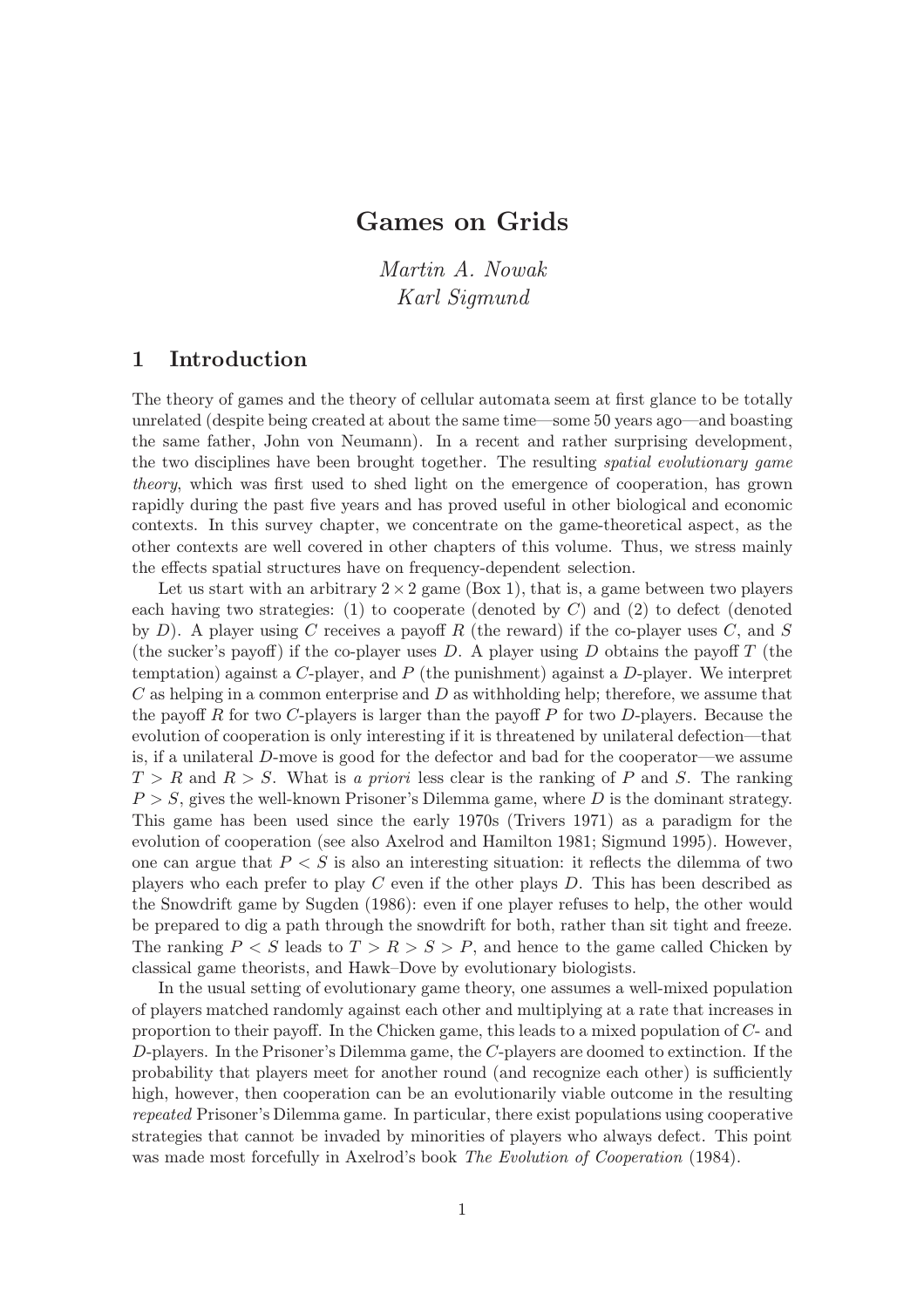|                                                                                               | If the co-player plays $C$                                                              | If the co-player plays $D$ |  |
|-----------------------------------------------------------------------------------------------|-----------------------------------------------------------------------------------------|----------------------------|--|
| If I play $C$ , I receive                                                                     | Reward R                                                                                | Sucker's payoff $S$        |  |
| If I play $D$ , I receive                                                                     | Temptation $T$                                                                          | Punishment P               |  |
| T > R > S > P                                                                                 | The Chicken game (also known as the Snowdrift game or the Hawk–Dove game) is defined by |                            |  |
|                                                                                               | The following two payoff matrices provide specific examples:                            |                            |  |
| $\begin{bmatrix} 3 & 0 \\ 4 & 1 \end{bmatrix}$ $\begin{bmatrix} 3 & 1 \\ 4 & 0 \end{bmatrix}$ |                                                                                         |                            |  |

In Chapter 8 of his book, Axelrod describes an iterated Prisoner's Dilemma game played on a spatial grid. He considers a territory subdivided into square cells, with each cell occupied by one player. Each player plays against his or her four neighbors in a repeated Prisoner's Dilemma game. The total scores are computed. If a player has neighbors who are more successful, he or she switches to the strategy that obtained the highest score (if there is a tie among the most successful neighbors, one is picked at random). Thus, Axelrod views neighbors as role models whose behavior can be imitated. But one can obviously also interpret the updating differently, as the formation of a new generation, with each cell being taken over by an offspring of the previous owner or of one of the neighbors, depending on who did best in the previous generation—a kind of colonization. Axelrod shows that it is at least as easy for a strategy to protect itself from a takeover in such a territorial structure as it is if the co-players are chosen randomly in the population (i.e., without regard to spatial structure).

Most important, Axelrod shows how a single invader playing the strategy of always defecting  $(AD)$  can spread in a population of Tit For Tat (TFT) players (who cooperate in the first round and then do whatever their co-player did in the previous round). This yields fascinating snowflake-like patterns of defectors bypassing islands of cooperators (Figure 1).

#### 2 One-round Games

In Axelrod's investigations, territoriality was primarily seen as a device for ensuring continuity of the interaction: after defection, the defector cannot run away, but must face an eventual retribution.

Interestingly, cooperators can persist even if there is no retribution, that is, even if the game is never repeated. Persistence was first demonstrated by Nowak and May (1992; see also Sigmund 1992; Nowak et al. 1995a). Like Axelrod, Nowak and May considered a large lattice with each cell occupied by one player. The players engage in one round of the Prisoner's Dilemma game against each of their neighbors. [This could be the four neighbors to the north, south, east, and west, or the eight nearest neighbors corresponding to a chess king's move. Somewhat in the tradition of Axelrod (in whose tournaments each strategy played against itself as well as against other strategies), each player on the lattice could also interact with him- or herself. The main results of the spatial model are independent of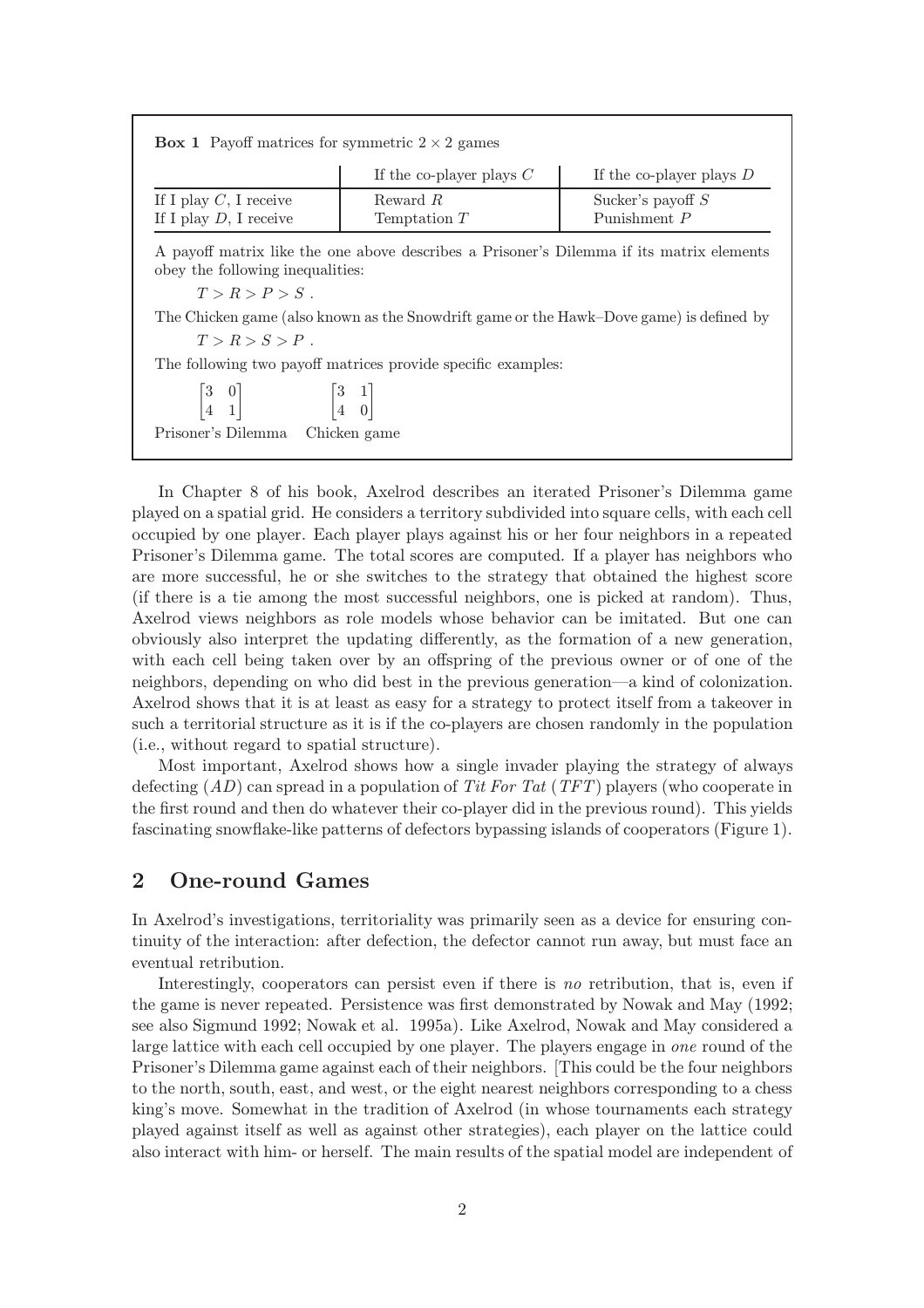

Figure 1 Axelrod's snowflakes. Crosses denote defectors, all of whom descend from a single defector who invaded a lattice populated with Tit For Tat players. Source: Axelrod (1984).

these details.] The players are either cooperators or defectors, that is, they play either C or D in each of the one-shot Prisoner's Dilemma games against their neighbors. Afterward, the next generation is formed: each cell is taken over by a copy of the highest-scoring strategy within the neighborhood (consisting of the previous owner of the site and the nearest neighbors). This simultaneous updating leads to a deterministic transition rule and defines a cellular automaton with the interesting property that the transition rule depends, not only on the states of the nearest neighbors, but also on those of *their* nearest neighbors (i.e., of a  $5 \times 5$  square, if the nearest neighbors are the eight cells of a chess king's move).

Let us consider, for instance, a configuration where the left half of the lattice is occupied by cooperators and the right half, by defectors (Figure 2). A cooperator sitting at the edge interacts with five cooperators and three defectors, and hence obtains  $5R + 3S$  as the payoff, whereas a defector can exploit at most three cooperators and hence obtains the payoff  $3T + 5P$ . For many parameter values, cooperators earn more than defectors, and hence advance their front by one step to the right per generation. Similarly, if a  $2 \times 2$ block of cooperators is surrounded by defectors (Figure 3), then a cooperator is boosted by the interaction with three other cooperators and obtains  $3R + 5S$  points, whereas a defector, as an "outsider," can exploit at most two cooperators and earns  $2T + 6P$  points. Again, it is possible for cooperators to spread. Of course, lone defectors will always do well. But by prospering, they surround themselves with defectors and diminish their own return. For some parameter values, a square of cooperators can expand at the corners but shrink along the sides: this process yields highly intricate patterns of growth, an endlessly milling spatio-temporal chaos with metastatic tentacles flailing at each other.

Nowak and May's cellular automata can display most of the gadgetry of Conway's Game of Life—periodic blinkers, for instance, or gliders consisting of teams of cooperators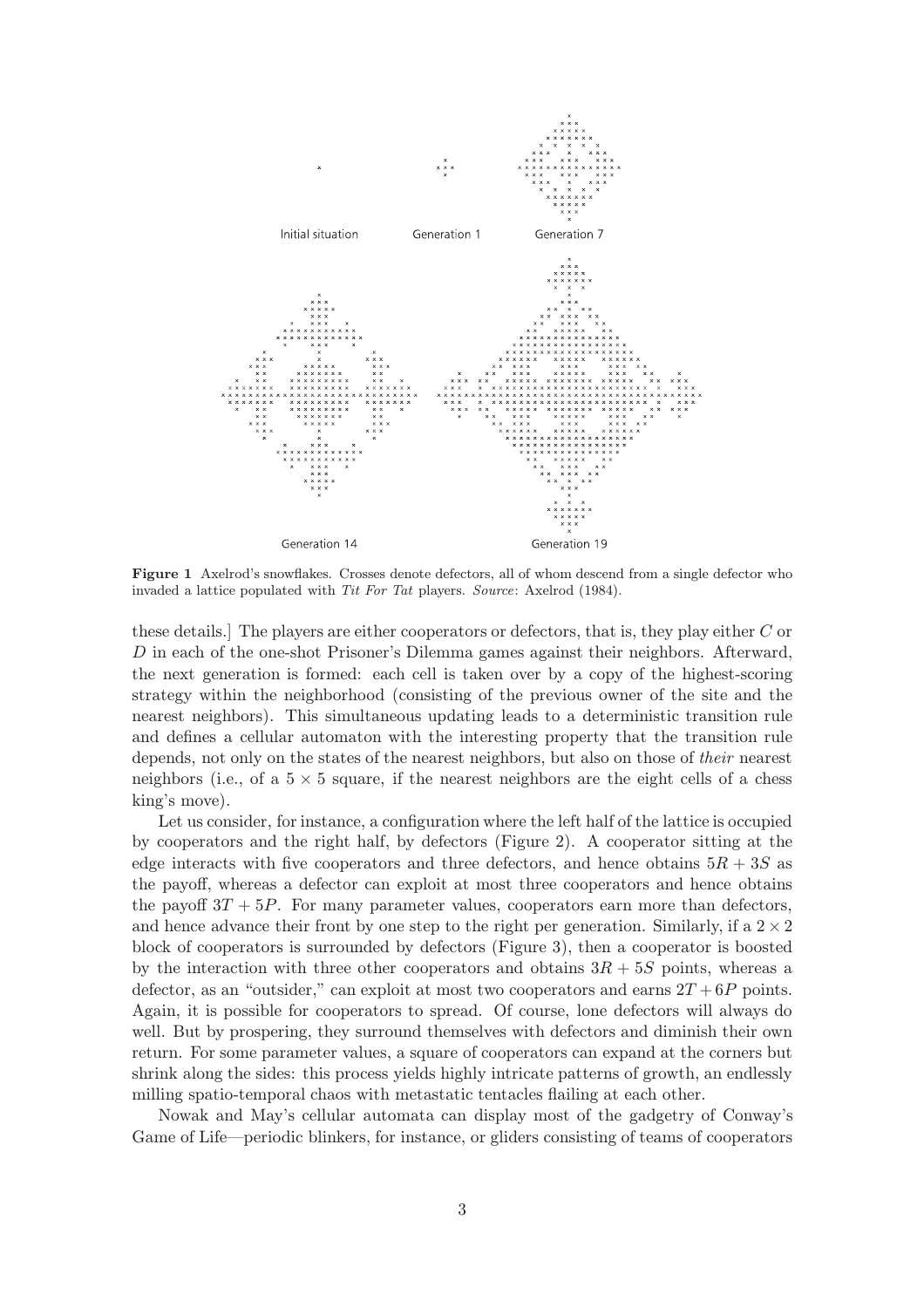| C         | $\mathsf{C}$ | $\subset$   | D | D | D |
|-----------|--------------|-------------|---|---|---|
| C         | $\subset$    | $\subset$   | D | D | D |
| $\subset$ | $\subset$    | $\subset$   | D | D | D |
| C         | $\subset$    | $\subset$   | D | D | D |
| C         | $\subset$    | $\subset$   | D | D | D |
| C         | $\subset$    | $\mathsf C$ | D | D | D |

Figure 2 Phalanx of cooperation. Cooperators sit on the left half of the plane, defectors on the right half. If  $5R + 3S > 3T + 5P$ , the front of cooperators advances to the right.

| D | D | D         | D | D | D |
|---|---|-----------|---|---|---|
| D | D | D         | D | D | D |
| D | D | $\subset$ | C | D | D |
| D | D | C         | C | D | D |
| D | D | D         | D | D | D |
| D | D | D         | D | D | D |

**Figure 3** Island of cooperation. A  $2 \times 2$  island of cooperators in a sea of defectors.

moving through a sea of defectors. If one starts with a symmetric initial condition, the emerging configuration retains this symmetry and can lead to wonderful kaleidoscopic patterns reminiscent of Persian carpets and Andalusian tiles.

The basic message of the Nowak–May model is that, for a substantial subset of the parameter space (i.e., the payoff values  $R, S, T$ , and  $P$ ) and for most initial conditions, defectors and cooperators can coexist forever, either in static irregular patterns or in dynamic patterns with chaotic fluctuations along predictable long-term averages. In stark contrast to the case of well-mixed populations without spatial structure, where cooperators are bound to die out, cooperators frequently persist if the population has a territorial structure. In retrospect, this could have been guessed from Axelrod's simulations leading to the growing snowflake of invading defectors and persisting islands of cooperators. Indeed, the probability of a further round in the repeated game was chosen by Axelrod to be as low as one-third, so that the average "repeated" game consists of only 1.5 rounds!

Most of the results of Nowak and May (1992, 1993) consist of numerical explorations of the model's behavior for different payoff values. They consider the case  $P = S$ , which is the limiting case between the Prisoner's Dilemma game and the Chicken (or Snowdrift) game, and normalize such that this common value is 0 and the value of  $R$  is 1 (such an affine linear normalization, which is standard practice in game theory, obviously does not affect the structure and dynamics of the game). Thus the only remaining parameter is T, the temptation to defect. Starting with a random initial configuration, some values of T lead to an overall structure of defectors interspersed with tiny regions of cooperators (Figure 4). For other values of T, the lines of defectors become connected. For still larger values, chaotic regimes appear: the board is covered with defectors, but many small clusters of cooperators persist. These clusters continue to grow as long as they do not come too close to each other. Surprisingly, the average frequency of cooperators converges to about 32%, independent of the initial condition, as long as  $T$  has a value between 1.8 and 2.0 (Figure 5). Other neighborhood structures and different lattices—for instance,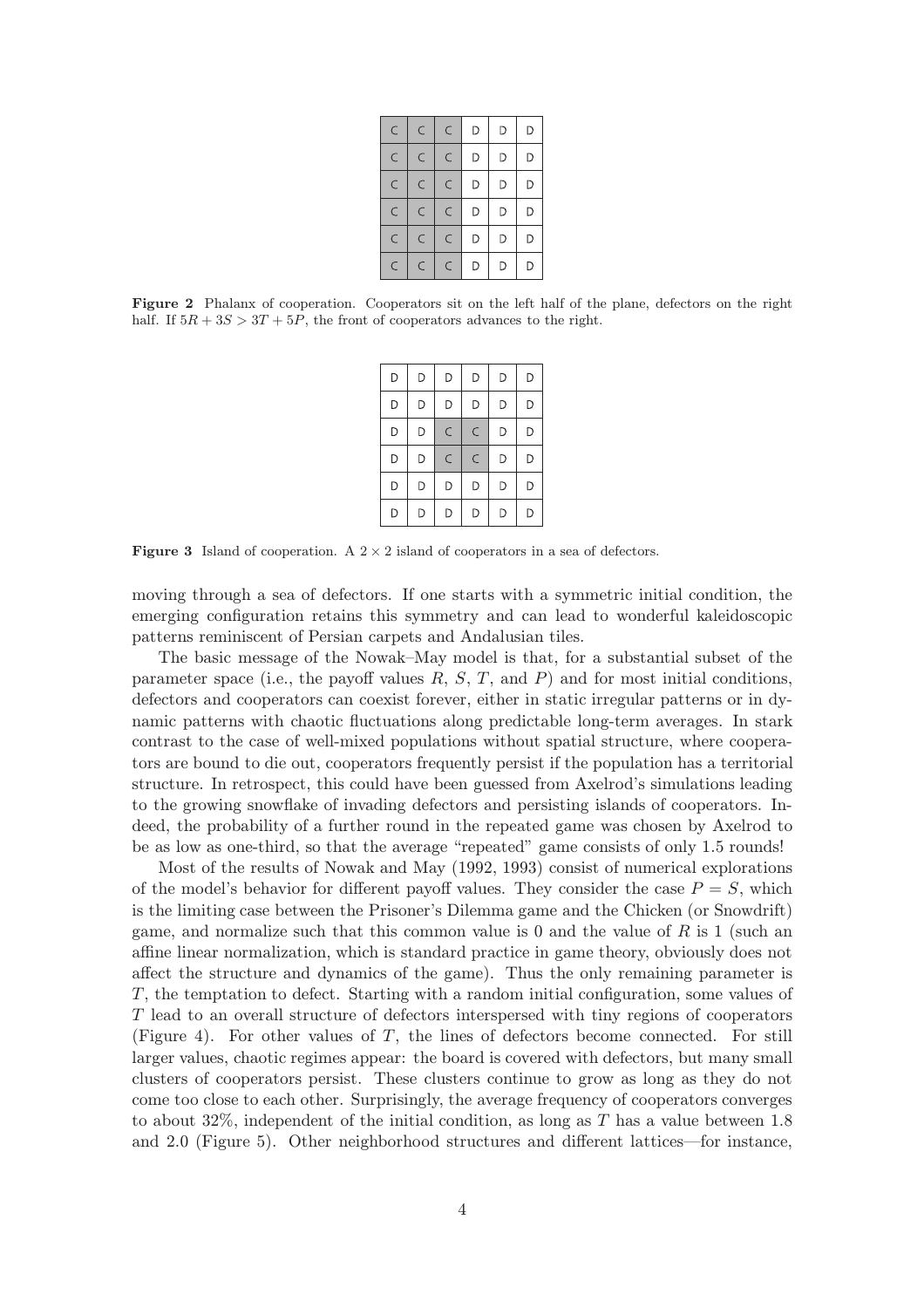

**Figure 4** The signature of temptation. Different regimes for different values of  $T$ : (a) defectors interspersed with small islands of cooperators; (b) lines of defectors on a background of cooperators; (c) spatio-temporal chaos of defectors and cooperators. Source: Lindgren and Nordahl (1994).

hexagonal lattices—lead to similar results.

A new twist was introduced by Huberman and Glance (1993), who stressed that if the cells on the lattice were updated, not *synchronously* as is usual in cellular automata, but asynchronously—picking up an individual cell at random and replacing the player sitting there with the highest-scoring player within the neighborhood—then the evolution leads to the all-out victory of defectors, rather than to the survival of a certain percentage of cooperators. Huberman and Glance claimed that because synchronous updating requires a global clock, it leads to a rather implausible model. They concluded that spatial games offer little hope for explaining the evolution of cooperation in biological communities. A similar argument was made by Mukherij et al. (1995).

It quickly became clear, however, that this effect of asynchrony was only valid for a rather limited part of the parameter space. Substantial but distinct regions of the parameter space lead to the persistence of cooperators with both synchronous and asynchronous updating.

In more detail, Nowak et al. (1994a, 1994b) added several elements of stochasticity to the spatial model. Asynchronous updating of randomly chosen sites is just one such factor. Another biologically plausible assumption is that the scores obtained by the cells within the neighborhood do not fully determine which player will take over in the next generation (the one with the highest total payoff), but only specify the probability that a player will take over. [A somewhat related account of the role of stochasticity upon the updating rule can be found in Mukherji et al. (1995). More generally, if  $A_i$  denotes the score of the player at site i, and  $s_i$  is 0 if site i is occupied by a defector and 1 if occupied by a cooperator, then the probability that site  $j$  will be occupied by a cooperator in the next generation is given by  $(\sum A_i^m)^{-1} \sum A_i^m s_i$ , where the sum is extended over all neighboring sites i of site j, and where  $m$  is a positive real number characterizing the degree of stochasticity of the takeover mechanism. If  $m = 1$ , the chances of colonizing the site are proportional to the score. The limiting case  $m \to \infty$  gives the original deterministic rule: the site goes with certainty to whoever achieved the highest score. For  $m = 0$ , on the other hand, we have random drift: the score no longer plays a role, all players in the neighborhood have an equal chance of taking over. Figure 6 shows the outcome for the simulations with  $0 \leq m \leq \infty$  and  $1 < T < 2$  (and, as before,  $R = 1$  and  $S = P = 0$ ). It is interesting to compare the effect of synchronous and asynchronous updating in this wide setting of parameter values. As noted by Huberman and Glance (1993), the coexistence of C and D for large values of T holds (for  $m \to \infty$ ) only in the synchronous case. But with probabilistic updating (i.e.,  $m = 1$ ), it actually holds for more T values in the asynchronous case. It must be stressed, however, that for  $m = 1$  the region where cooperation persists is rather small. The advantage of belonging to a patch of cooperators cannot be efficiently "exported" when  $m = 1$ , a fact that has also been noted by Wilson et al. (1992) in a related model.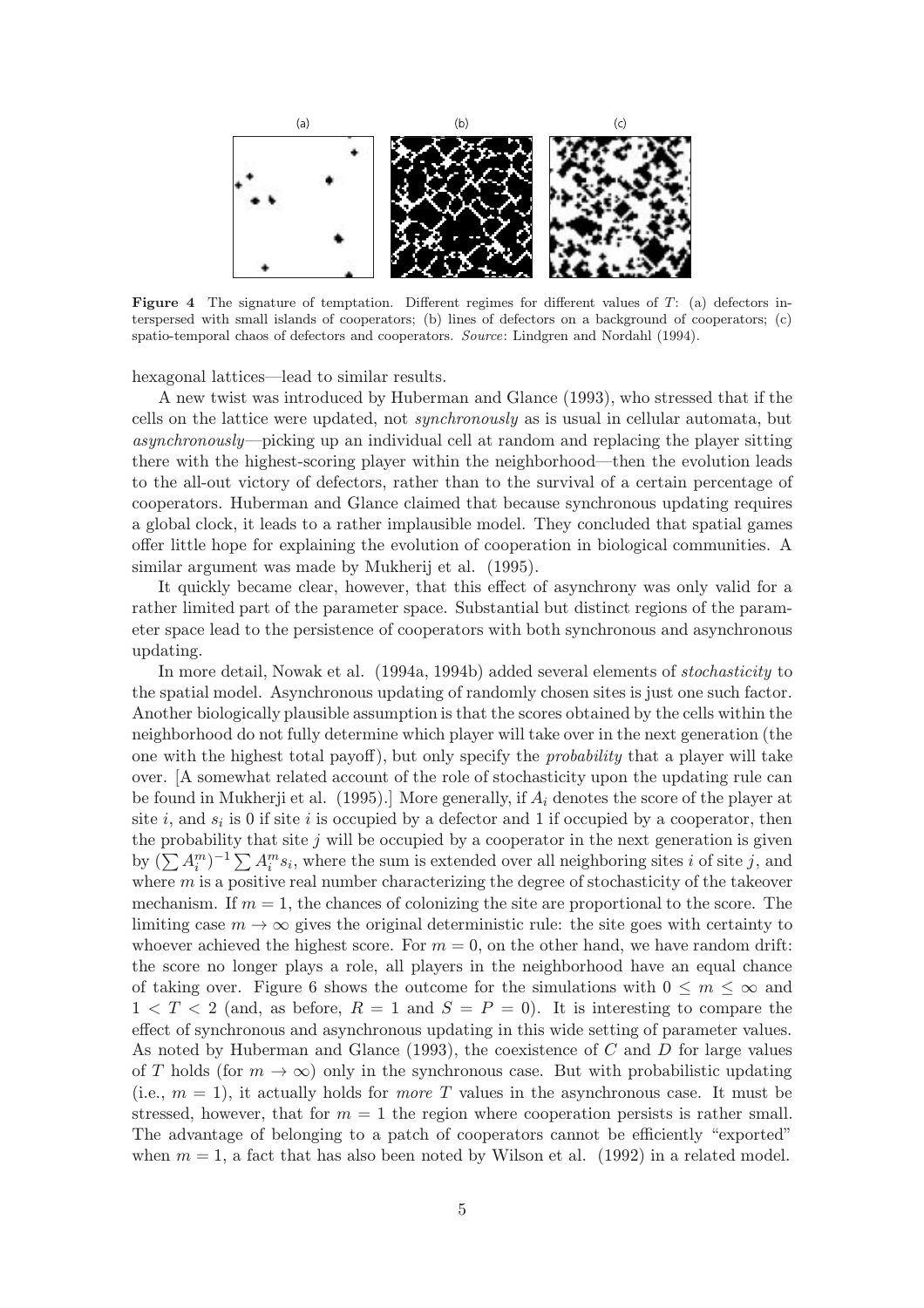

Figure 5 Average cooperation. For many initial conditions, the frequency of cooperators converges to  $0.3178...$  for  $1.8 < T < 2.0$  (players interact with their eight neighbors and with themselves); (a) starts with a single defector, (b) starts with a random mixture of cooperators and defectors. Source: Nowak and May (1993).

One can randomize the game still further by introducing random neighborhood grids, or random dispersal. These changes lead to no essential alterations of the picture.

Furthermore, Nowak et al. (1994b) have established that cooperation can easily be maintained if there exists a certain probability that cells in the neighborhood of individuals with low payoff remain empty. In this case, defectors tend to subvert their own livelihood. Cooperators can then invade the barren patches. This holds even for the unfavorable case  $m = 1$ , and for very large temptation values T.

Several other results are less intuitive. For certain parameter values it may happen that cooperators vanish despite consistently having a higher average payoff than the defectors. The reason is that the few defectors close to cooperators have a higher score and can spread. The low payoff of defectors surrounded by defectors and the high payoff of cooperators surrounded by cooperators do not matter; what counts is the interface where cooperators and defectors are in close proximity.

An even more surprising result of the stochastic game with  $m = 1$  is that populations of cooperators can become extinct even though isolated cooperator cells can have more than one offspring on average (i.e., although their basic reproductive ratio is greater than 1). This extinction occurs when larger clusters of cooperators cannot grow significantly. In this case, random fluctuations may wipe them out in one blow.

Killingback and Doebeli (1996) extended this type of analysis to cover the Chicken game (or Hawk–Dove game). As mentioned earlier, this game has precisely the same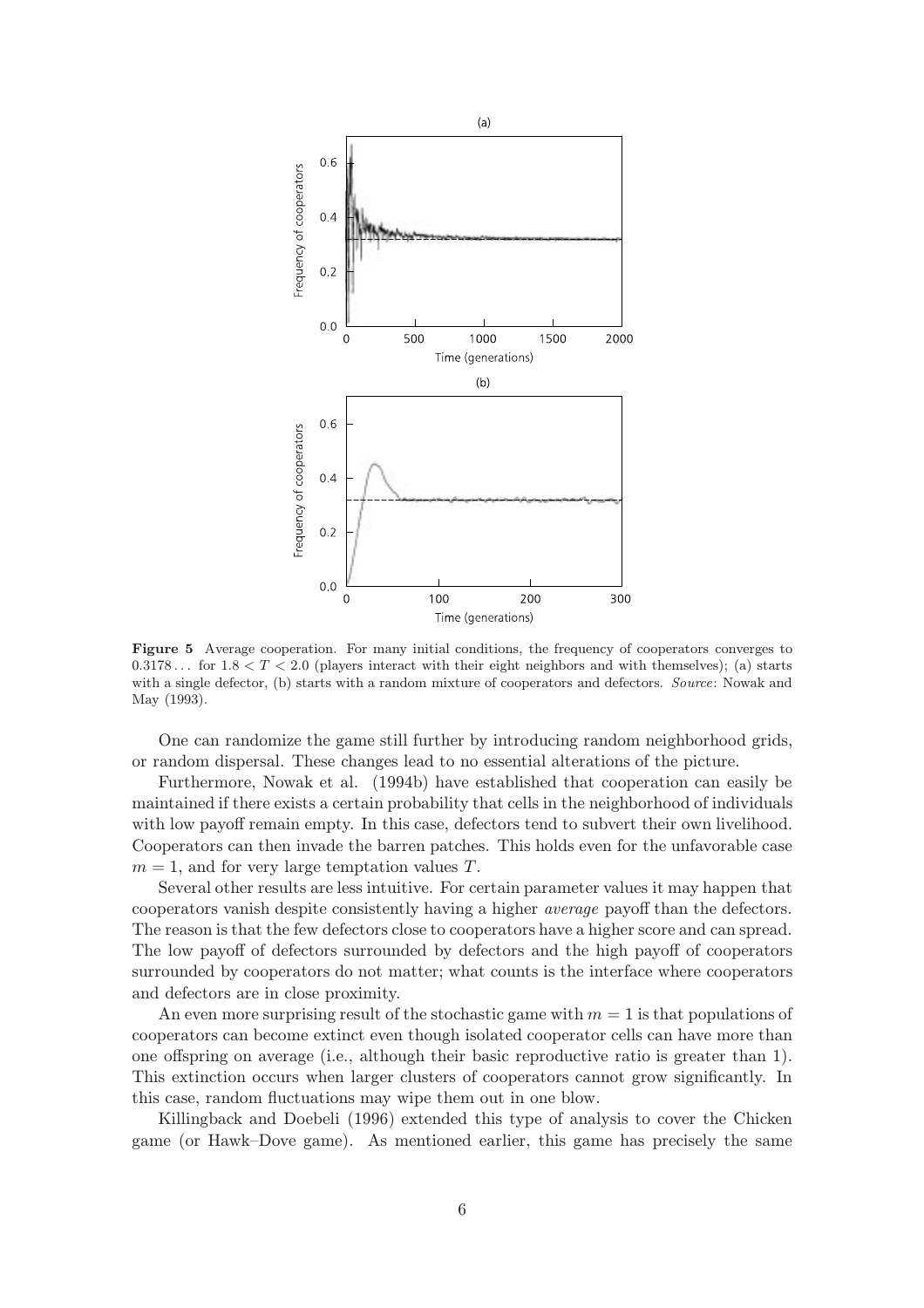

Figure 6 Synchronous versus asynchronous updating. Black indicates cooperation; gray, defection. The squares give the outcome of spatial simulations for different values of m and  $T$  (see text). The upper figure is based on synchronous updating; the lower figure, on asynchronous updating. Source: Nowak et al.  $(1994a)$ .

structure as the Snowdrift game, but now  $D$  is interpreted as the behavioral rule "escalate" a conflict until one of the contestants is harmed" and C means "stick to displaying, that is, keep the conflict harmless." Killingback and Doebeli show that, in general, the long-term proportion of Hawks (or "defectors," in the context of the Snowdrift game) is smaller than the equilibrium proportion predicted by classical evolutionary game theory. In addition, they observed a type of complex dynamics that is different from the spatio-temporal chaos seen in the spatial Prisoner's Dilemma of Nowak and May (1992). For a substantial range of parameters, their system organizes itself into a critical state in which its dynamic behavior is governed by long-range spatial and temporal correlations and by power laws (Killingback and Doebeli 1998). An interesting property of such critical systems is the existence of extremely long transients on which the dynamics are initially very complicated but then relax into a simple periodic orbit. They conjectured that suitable spatial extensions of any evolutionary game with a mixed evolutionarily stable strategy will exhibit critical dynamics for appropriate parameters. Killingback and Doebeli (1996) also extended the game to include conditional strategies like Retaliator (start by displaying, but escalate the conflict if the opponent escalates) and Bully (escalate the conflict, but retreat if the adversary also escalates). The basic result here is that *Retaliator* is much more successful with territoriality than without. Usually, the evolutionary outcome is a population of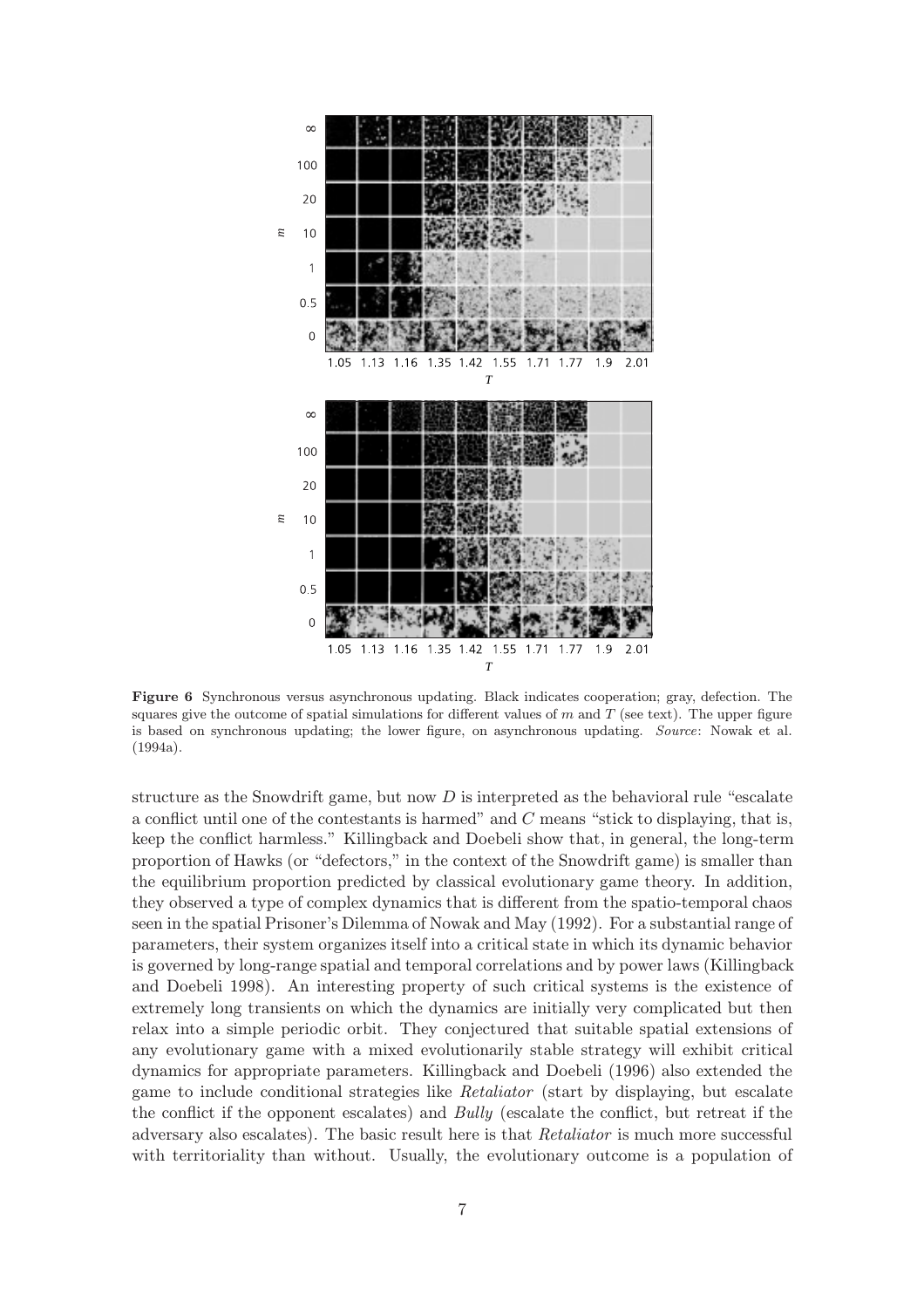Retaliators, occasionally interspersed with a few Doves. This is quite different from the evolutionary outcome without territoriality.

Another one-round game with more than two strategies is the Rock–Scissors–Paper game (a cyclic arrangement of three strategies, each dominating its successor). A spatial version of this game was briefly studied by Nowak et al. (1994b), who showed that it may lead to spiral waves with the three strategies endlessly pursuing each other.

Feldman and Nagel (1993) investigated a variant of the spatial Prisoner's Dilemma where the players are not updated in every round but can accumulate payoff; against this, they must pay a certain fee (the same for all players) to stay in the game. If their savings are eaten up, they are replaced by a wealthier neighbor. The authors observed widespread local coordination on the lattice.

#### 3 Repeated Games

The main message so far is that neighborhood structure seems to offer a promising way out of the Prisoner's Dilemma toward the emergence of cooperation. There are many alternative explanations of the prevalence of cooperation, but, arguably, none require less sophistication on the part of the individual agents than those with spatial structure. The latter need no foresight, no memory, and no family structure. Viscosity suffices.

As soon as one considers more highly developed agents who are long-lived enough to interact repeatedly, have enough memory to keep track of their past, and are smart enough to adapt to their co-players' moves, cooperation becomes much easier to sustain, even in the well-mixed case. A retaliatory strategy like TFT or Grim (the strategy of cooperating until the adversary defects for the first time, and from then on relentlessly defecting) can invade a population of AD players provided its initial frequency exceeds a certain low threshold. Further evolution can lead to populations where cooperation is more robustly established and is proof against occasional mistakes. One frequent outcome is Pavlov, the strategy that starts with a cooperative move and then cooperates if and only if in the previous round both players used the same move  $[both$  playing  $C$  or both playing D, see Nowak and Sigmund (1993)]. Pavlov is a strategy based on the win-stay, lose-shift principle: a player repeats his or her previous move if the payoff was large (T or R) and tries the other move if the payoff was small  $(S \text{ or } P)$ .

It turns out that in models incorporating repeated interactions and territoriality, the probability for a cooperative outcome is high indeed. This property was firmly established by the extensive computer simulations of Lindgren and Nordahl (1994). What was less predictable was which strategies would dominate the cooperative regime.

Lindgren and Nordahl (1994) normalized the payoff values to  $R = 1$  and  $S = 0$ , with  $1 < T < 2$  and  $0 < P < 1$  for the Prisoner's Dilemma. They investigated the infinitely repeated Prisoner's Dilemma game, where the probability for a further round is equal to 1. Like Nowak and Sigmund (1993), they also assumed that players occasionally make mistakes; in their simulations, one move in a hundred was mis-implemented. This means that the initial move is no longer relevant: it only affects the beginning of the interaction, which plays no role in the long run because, in the limit, the overall payoff is now the mean of the payoff per round.

Lindgren and Nordahl (1994) started by investigating strategies with memory spans of 0. This corresponds to unconditional C or D strategies for the one-shot Prisoner's Dilemma. Using a four-cell neighborhood, they showed that the evolutionary outcome could be as encapsulated in Figure 7. For  $T + P > 2$ , defectors take over. The remaining parameter values lead to a coexistence of defectors and cooperators either in a stable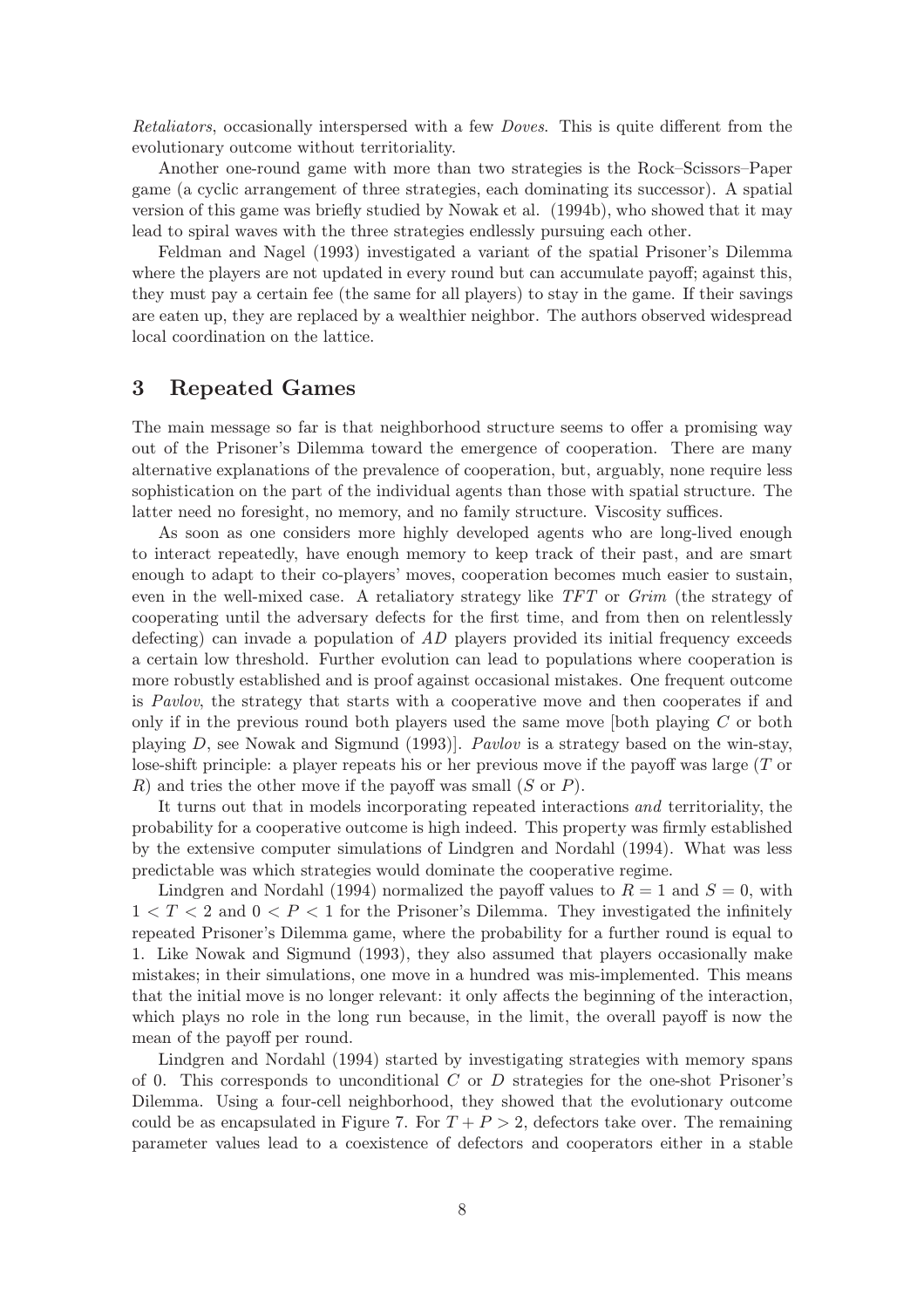

Figure 7 Lest we forget. Asymptotic behavior of memory-0 strategies: (1) leads to a homogeneous state of defectors, (2) to small domains of cooperators (3) to percolation networks of defectors in a background of cooperators, (4) to spatio-temporal chaos, and (5) to rigid lines of cooperators; here,  $p = \frac{T-S}{R-S}$  and  $q = \frac{P-S}{R-S}$ . Source: Lindgren and Nordahl (1994).



Figure 8 Pavlov's domain. Asymptotic behavior of strategies based on the outcome of the last round. In the region marked 1001, *Pavlov* prevails. In the regions marked 00 and 0001, a cooperative regime is established; p and q are as in Figure 7. Source: Lindgren and Nordahl (1994).

form (islands of cooperators or percolation networks of defectors) or in the form of spatiotemporal chaos.

Next, Lindgren and Nordahl considered strategies that take into account the co-player's previous move—TFT is one such strategy, Anti-TFT (which does the opposite of what the opponent did in the previous round and, not surprisingly, never establishes a firm foothold) is another. The remaining two strategies are the unconditional  $AD$  and  $Always$ Cooperate  $(AC)$ . It turns out that only a tiny corner of the parameter space—far less than one-thousandth of it—leads to the emergence of a homogeneous  $TFT$  population (indeed, paired TFT players suffer severely from errors, as they engage in long runs of alternating defections). A much larger part of the parameter space leads to the dominance of the AC strategy. Other parameter regions lead to spatio-temporal chaos or spiral waves, still others to frozen configurations of AD and TFT.

By enhancing the sophistication of the players so that they can base their next moves on both their co-player's previous move and their own previous move (i.e., on the full outcome of the previous round), one obtains 16 strategies that can interact in rather complex ways (see also Nowak et al. 1995b). More than half the parameter space leads to a cooperative regime dominated by the Pavlov strategy (Figure 8). The remaining parameter values lead either to an outcome dominated by a parasitic strategy like AD or Bully (the strategy of always defecting except after having been punished in the previous round), or to complex behavior with high diversity.

One can, of course, consider strategies with even longer memories, based, for instance, on the outcome of the previous two rounds. In fact, Lindgren (1991) has developed a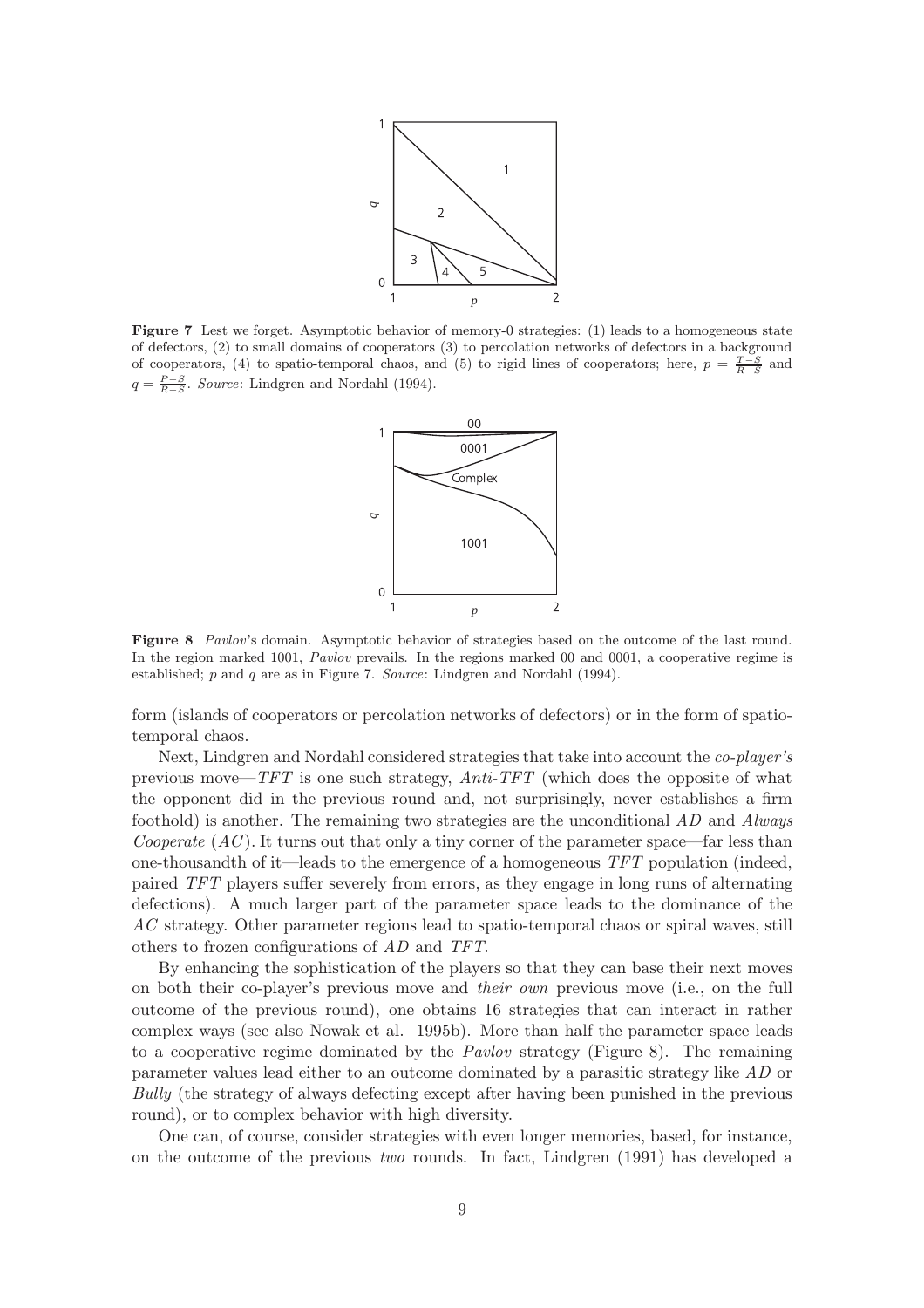genetic algorithm where mutations providing for ever-larger memories can be introduced and eventually selected. If there is no upper bound to the memory length, the evolutionary simulation can lead to extremely diverse patterns consisting of many strategies coexisting in highly entangled spatio-temporal arrangements. Many of the resulting strategies share with *Pavlov* the property that any error leads to a short period of mutual punishment after which, as of a common accord, the players simultaneously return to cooperation. Lindgren and Nordahl (1994) stress that asynchronous updating has little effect on the simulations (although it excludes spiral waves). They argue convincingly that one cannot speak of the Prisoner's Dilemma game: for different parameter values one can obtain very different strategic interactions.

At present, there seems little hope for obtaining a full analytic understanding of these phenomena. As with cellular automata in general, most of the results are based on computer simulations and are at best a very crude intuition of some local effects. An interesting attempt at an analytic treatment was made by Nakamaru et al. (1997), who considered the interplay of TFT with AD, as in Axelrod's book (Axelrod 1984). In contrast to Axelrod and the other authors mentioned so far, they assume that the fitness gained by each player (i.e., the total payoff obtained against all neighbors) translates, not into a transmission rate (the probability of invading a neighboring cell), but into a mortality rate. This assumption yields a variant of asynchronous updating where the probability that a cell is updated depends on the success of the player sitting in that cell, whereas each neighbor has the same chance of taking over the vacated site. Such a setup offers some scope for spiteful behavior. By withholding cooperation, one decreases the survival rate of a neighbor. This yields a chance of inheriting the neighbor's site—although at a cost to oneself.

Nakamaru et al. (1997) considered one-dimensional lattices (where each cell has two neighbors) and two-dimensional lattices (with eight neighbors per cell). The outcome of the spatial simulations is very different from both that of the complete mixing model (i.e., the dynamics without spatial structure) and that of a first, crude approximation called the mean-field approximation. But another approximation, the pair approximation (Chapters 13 and 18 in Dieckmann et al. 2000), based on neglecting correlations except among nearest neighbors, frequently leads to analytical results in good agreement with the numerical simulations. In particular, both computer simulation and pair approximation show that TFT can invade a population of defectors if the probability of a further round is sufficiently high. Interestingly, the model of Nakamura et al. (1997) never leads to the coexistence of cooperators and defectors, which is a frequent outcome in the Nowak–May (1992) model.

Another analytic approach has been investigated by Eshel et al. (1995). These authors consider players on a one-dimensional lattice. Each player interacts with the k nearest neighbors to the left and to the right. There are two available strategies. After each generation, a player either sticks to his or her own strategy or switches to that of one of the  $n$  players to the left or to the right, with probabilities proportional to the neighbors' scores. However, a player can switch strategies only if at least one of the two immediate neighbors uses the alternative strategy. This model is based on an interaction neighborhood and a (possibly different) propagation neighborhood. Eshel et al. (1995) give conditions on the stability and invasibility of strategies that, for large values of  $k$  and  $n$ , only depend on the value of  $k/n$ . This helps to interpret the concept of population viscosity in terms of inclusive fitness (see Hamilton, 1964). In particular, cooperation wins in the Prisoner's Dilemma game if each player observes a large number of players before imitating one.

A similar distinction between one-dimensional propagation neighborhoods and interac-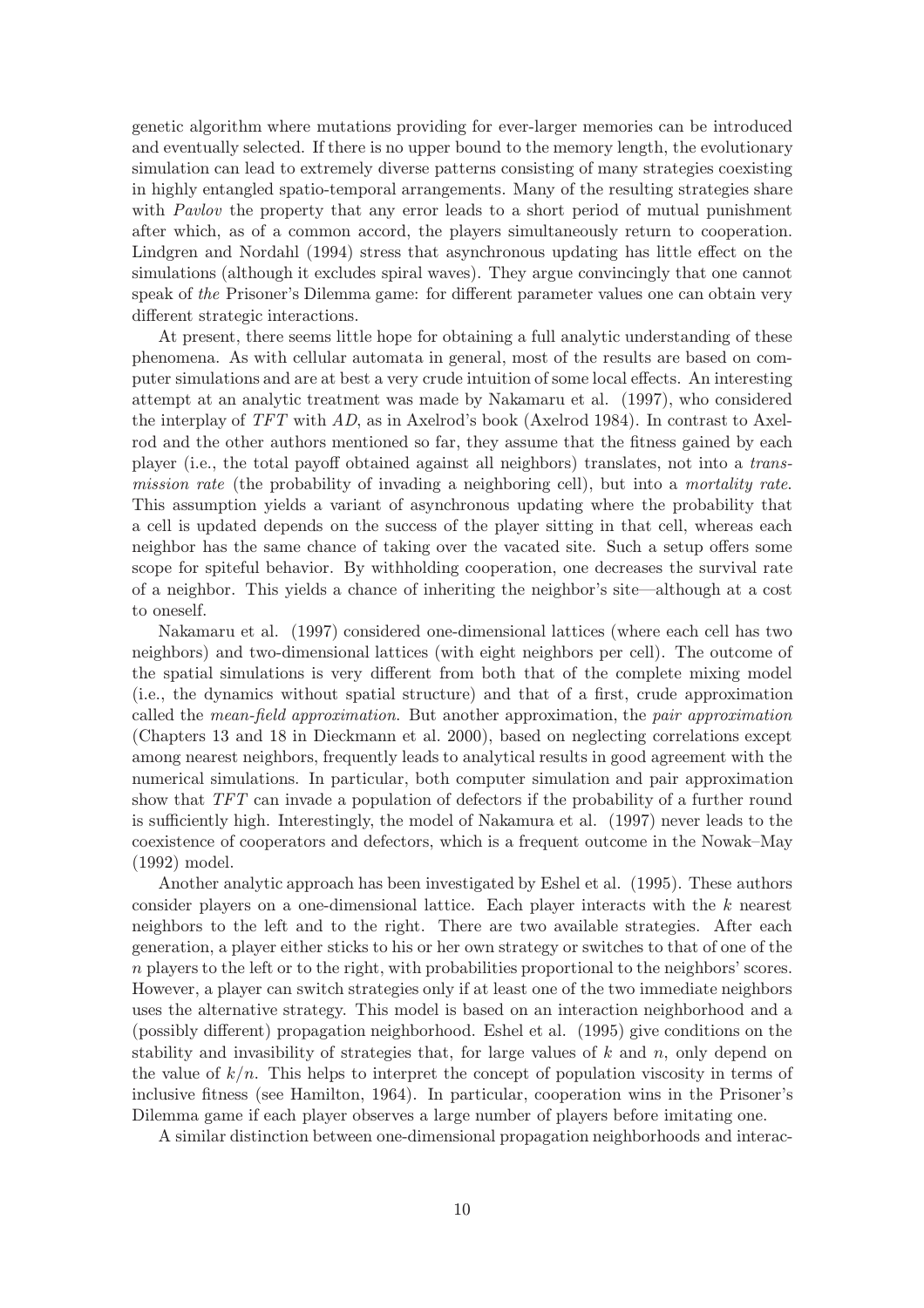tion neighborhoods (arranged on the circle) is made by Hoffman and Waring (1996). They studied all deterministic memory-1 strategies for the repeated Prisoner's Dilemma using numerical simulations and found that localization of learning always fosters cooperative behavior, but that the effect of localization of the interaction is not clear-cut and depends on details of how the competing strategies are clustered.

Other papers dealing with the spatial version of the repeated Prisoner's Dilemma include Mar and St. Denis (1994, unpublished), Grim (1995), and Kis (unpublished). Mar and St. Denis (unpublished) actually studied a more general variant, where each player can opt for a larger or smaller degree of cooperation. Kirchkamp (1995) presents particularly extensive simulations exploring a wide range of learning rules. In particular, he also allows for stochastic timing, not just of the updating, but of the interaction as well.

#### 4 Extensions and Related Work

The spatial games of Nowak and May (1992, 1993) emerged at the same time as some models in theoretical ecology and prebiotic evolution, all of which stress the same message: territoriality favors diversity. This point is discussed further in Chapters 9 and 10 in Dieckmann et al. 2000). Durrett and Levin (1994b) provide a general survey of spatial aspects.

Herz (1994) analytically classifies the behavior of  $2 \times 2$  games in terms of their payoff structure. The spatial versions of some of these games lead to an uphill march in an abstract fitness landscape, whereas other games become bogged down due to a phenomenon called "frustration" in the physics of Ising-type models. The updating rule used by Herz is not evolutionary in the proper sense (neither the transmission rate nor the mortality of a player is affected by the score). However, it is based on a Pavlov-like principle that can be interpreted as a learning mechanism: if the player obtains a total score against his or her neighbors that is above a certain threshold, the player uses the same strategy in the following round; if the score is below that threshold, he or she switches to the alternative strategy. The simplicity of this updating rule provides the basis for a theoretical analysis of the resulting cellular automaton.

Another, very different approach to the spatial modeling of the Prisoner's Dilemma game can be found in the one-dimensional reaction–diffusion models of Hutson and Vickers (1995) and Ferrière and Michod (1995), which lead to traveling waves of  $TFT$  players swamping the inveterate defectors.

The spatial, iterated Prisoner's Dilemma has mainly been used to study the effects of neighborhood on the evolution of cooperation between members of the same species. Recently, Doebeli and Knowlton (1998) have suggested an extension in order to study mutualistic interactions between members of different species. In their model, two different species occupy two different, superimposed lattices. Interspecific interactions occur between individuals at corresponding sites in these lattices, and the payoffs from these interactions determine the outcome of competition within each lattice. Doebeli and Knowlton show that in this setting, spatial structure is even more essential for the evolution of mutualism than in one-lattice games. (In fact, they considered versions of the iterated Prisoner's Dilemma in which investment could vary continuously and always evolved to 0 in the non-spatial games.)

Finally, we mention that lattice models of artificial societies have a long tradition, as can be seen from the work of Schelling (1971) and Sakoda (1971), who used them to simulate migration and segregation behavior based on neighborhood rules. Some recent, related investigations have been done by Hegselmann (1996), for instance, who analyzed a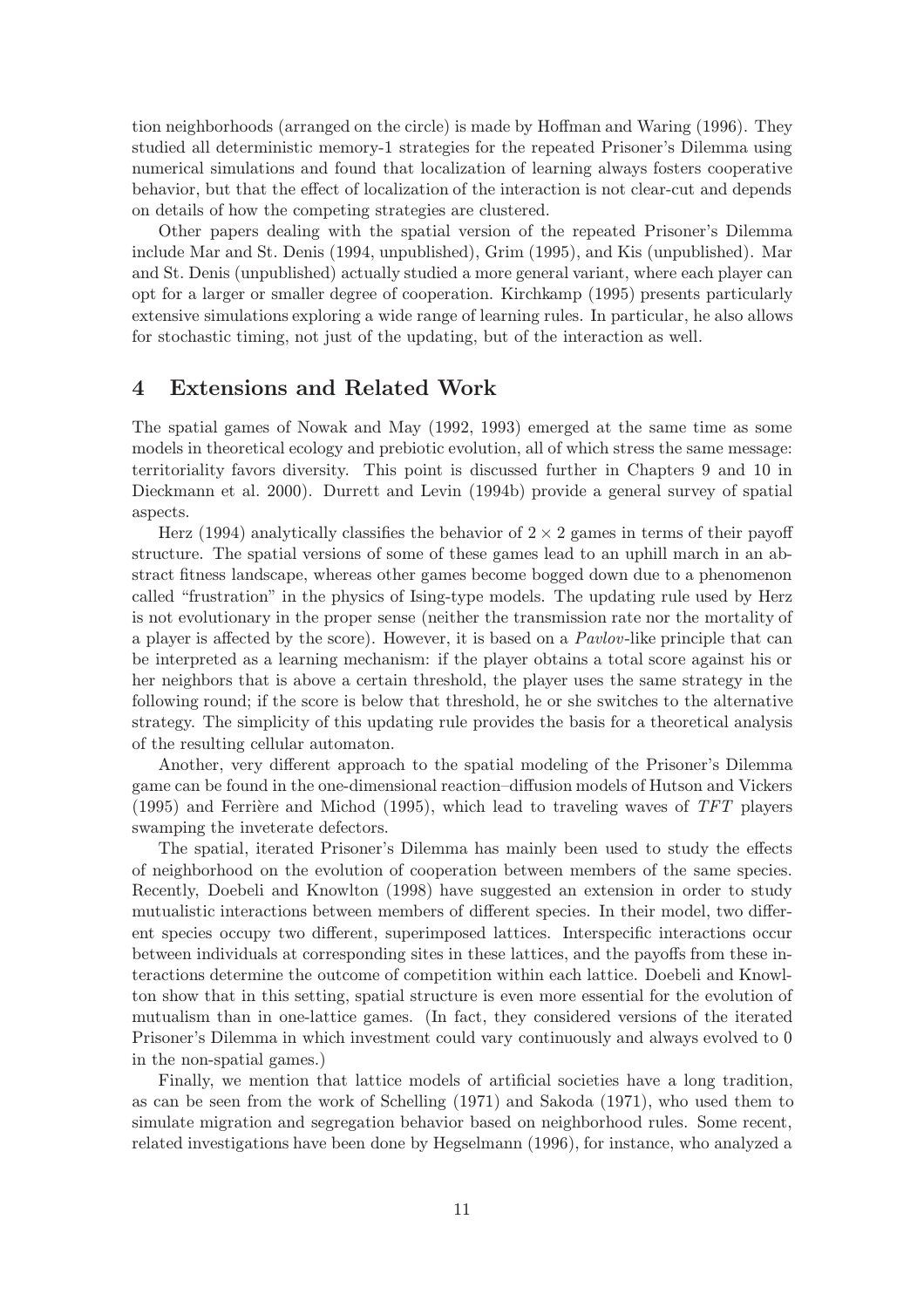solidarity game, which is an extension of the Prisoner's Dilemma, and Epstein and Axtell (1996), who studied highly elaborate artificial societies.

### 5 Concluding Comments

A wealth of computer simulations of artificial populations now exist showing that cooperation can be stably sustained in societies of simple automata. The introduction of spatial structure has shown that cooperation becomes even more likely if interactions are restricted to neighbors. The venerable rule of cooperating with neighbors is certainly not new. But placed alongside other spatial models, it offers wide perspectives for the emergence and stability of cooperative societies. In particular, it shows that even if the interaction between two individuals is not repeated, cooperation can be sustained in the long run.

This positive message of cyber-sociology should not obscure another, darker aspect. In territorial structures, it is easily possible to distinguish between us (me and my neighbors) and them (the foreigners). In fact, most of the challenges experienced by territorial bands of hominids might have been caused by other bands. Cooperation within groups was crucial for dealing with conflicts between groups. It is quite likely that the fiercest of these conflicts were always fights for territory.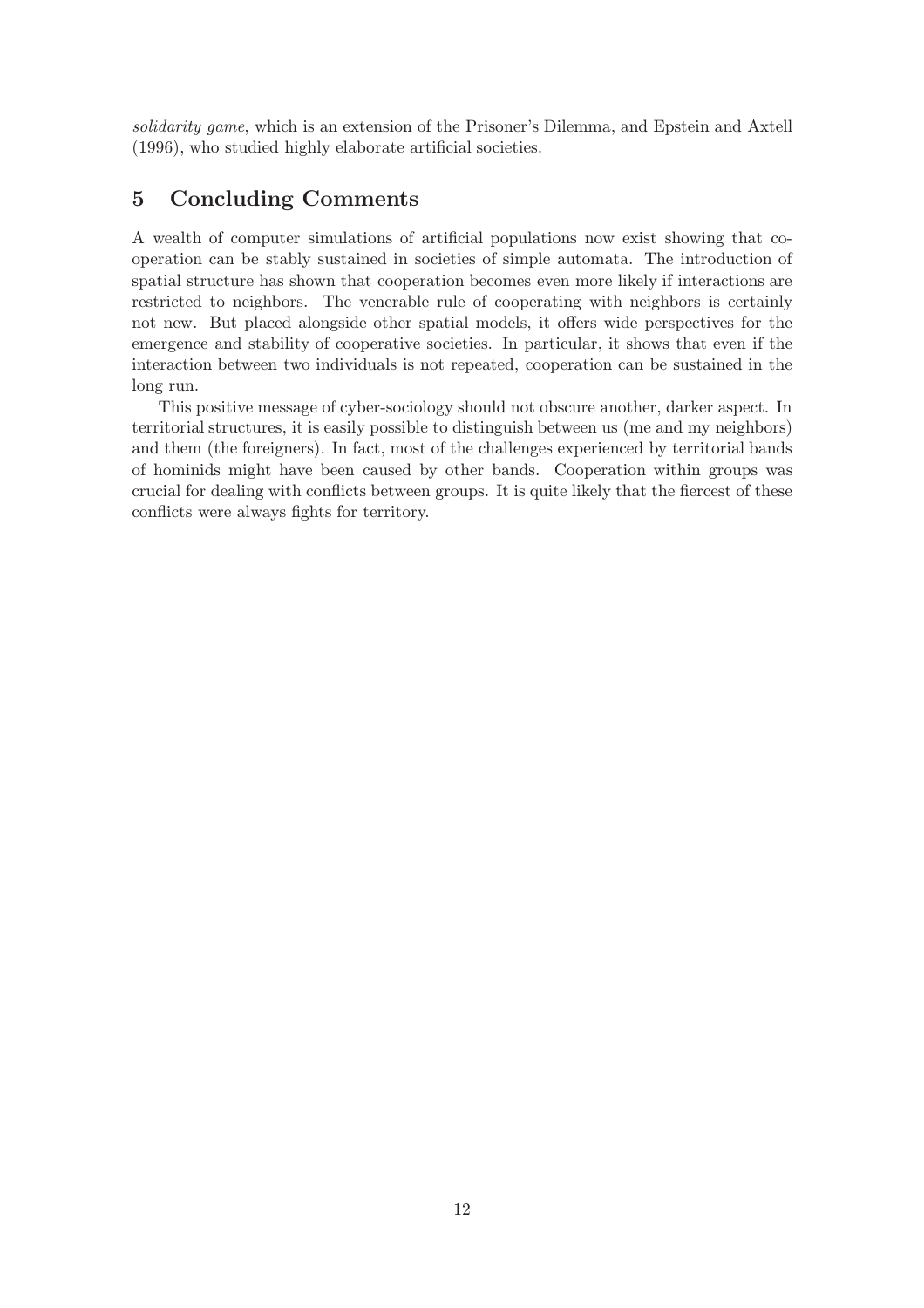#### References

Axelrod R (1984). The Evolution of Cooperation. New York, NY, USA: Basic Books

Axelrod R, Hamilton WD (1981). The evolution of cooperation. Science 211:1390–1396

Dieckmann U, Law R, Metz JAJ, eds. (2000). The Geometry of Ecological Interactions: Simplifying Spatial Complexity. Cambridge, UK: Cambridge University Press

Doebeli M, Knowlton N (1998). The evolution of interspecific mutualism. Proceedings of the National Academy of Sciences of the USA, 95:8676–8680

Durrett R, Levin S (1994b). The importance of being discrete (and spatial). Theoretical Population Biology 46:363–394

Epstein JM, Axtell R (1996). Growing Artificial Societies. Boston, MA, USA: The Brookings Institution Press

Eshel I, Sansone E, Shaked A (1995). Evolutionary dynamics of populations with a local interaction structure [mimeo]. Sonderforschungsbereich Bonn

Feldman B, Nagel K (1993). Lattice games with strategic takeover. In Lectures in Complex Systems, SFI Studies in the Sciences of Complexity, ed. Nadel L, Stein D, Redwood City, CA, USA: Addison-Wesley

Ferrière R, Michod R (1996). The evolution of cooperation in spatially heterogeneous populations. The American Naturalist 147:692–717

Hamilton WD (1964). The genetic evolution of social behavior. Journal of Theoretical Biology 7:1–52

Hegselmann R (1996). Solidarität unter Ungleichen. In Modelle sozialer Dynamiken, ed. Hegselmann R, Peitgen HO, pp. 105–128. Vienna, Austria: Hölder-Pichler-Tempski

Herz AVM (1994). Collective phenomena in spatially extended evolutionary games. Journal of Theoretical Biology 169:65–87

Hoffman R, Waring N (1996). The simulation of localised interaction and learning in artificial adaptive agents. In Evolutionary Computing, ed. Fogarty TC, New York, NY, USA: Springer

Huberman BA, Glance NS (1993). Evolutionary games and computer simulations. Proceedings of the National Academy of Sciences of the USA 90: 7716–7718

Hutson V, Vickers, GT (1995). The spatial struggle of Tit-For-Tat and defect. Philosophical Transactions of the Royal Society of London B 348:393–404

Killingback T, Doebeli M (1996). Spatial evolutionary game theory: Hawks and Doves revisited. Proceedings of the Royal Society of London B 263:1135–1144

Killingback T, Doebeli M (1998). Self-organized criticality in spatial evolutionary game theory. Journal of Theoretical Biology 191:335–340

Kirchkamp O (1995). Spatial evolution of automata in the Prisoner's Dilemma game. Mimeo

Kis T. Predictable properties of the spatial iterated Prisoner's Dilemma game. Unpublished

Lindgren K (1991). Evolutionary phenomena in simple dynamics. In Artificial Life II, ed. Langton CG et al., pp. 295–312. Redwood City, CA, USA: Addison-Wesley

Lindgren K, Nordahl MG (1994). Evolutionary dynamics of spatial games. Physica D 75:292–309

Mar G, St. Denis P (1994). Chaos in cooperation: Continuous-valued Prisoner's Dilemmas in infinite-valued logic. International Journal of Bifurcation and Chaos 4:943–958

Mar G, St. Denis P. Chaos in cooperation: Two-dimensional Prisoner's Dilemmas in infinite-valued logic. Unpublished

Mukherij A, Rajan V, Slagle JR (1995). Robustness of cooperation. Nature 379:125–126

Nakamaru M, Matsuda H, Iwasa Y (1997). The evolution of cooperation in a lattice-structured population. Journal of Theoretical Biology 184:65–81

Nowak MA, May RM (1992). Evolutionary games and spatial chaos. Nature 359:826–829

Nowak MA, May RM (1993). The spatial dilemmas of evolution. International Journal of Bifurcation and Chaos 3:35–78

Nowak MA, Sigmund K (1993). A strategy of win–stay, lose–shift that outperforms Tit-for-Tat in the Prisoner's Dilemma game. Nature 364:56–58

Nowak MA, Bonhoeffer S, May RM (1994a). Spatial games and the maintenance of cooperation. Proceedings of the National Academy of Sciences of the USA 91:4877–4881

Nowak MA, Bonhoeffer S, May RM (1994b). More spatial games. International Journal of Bifurcation and Chaos 4:33–56